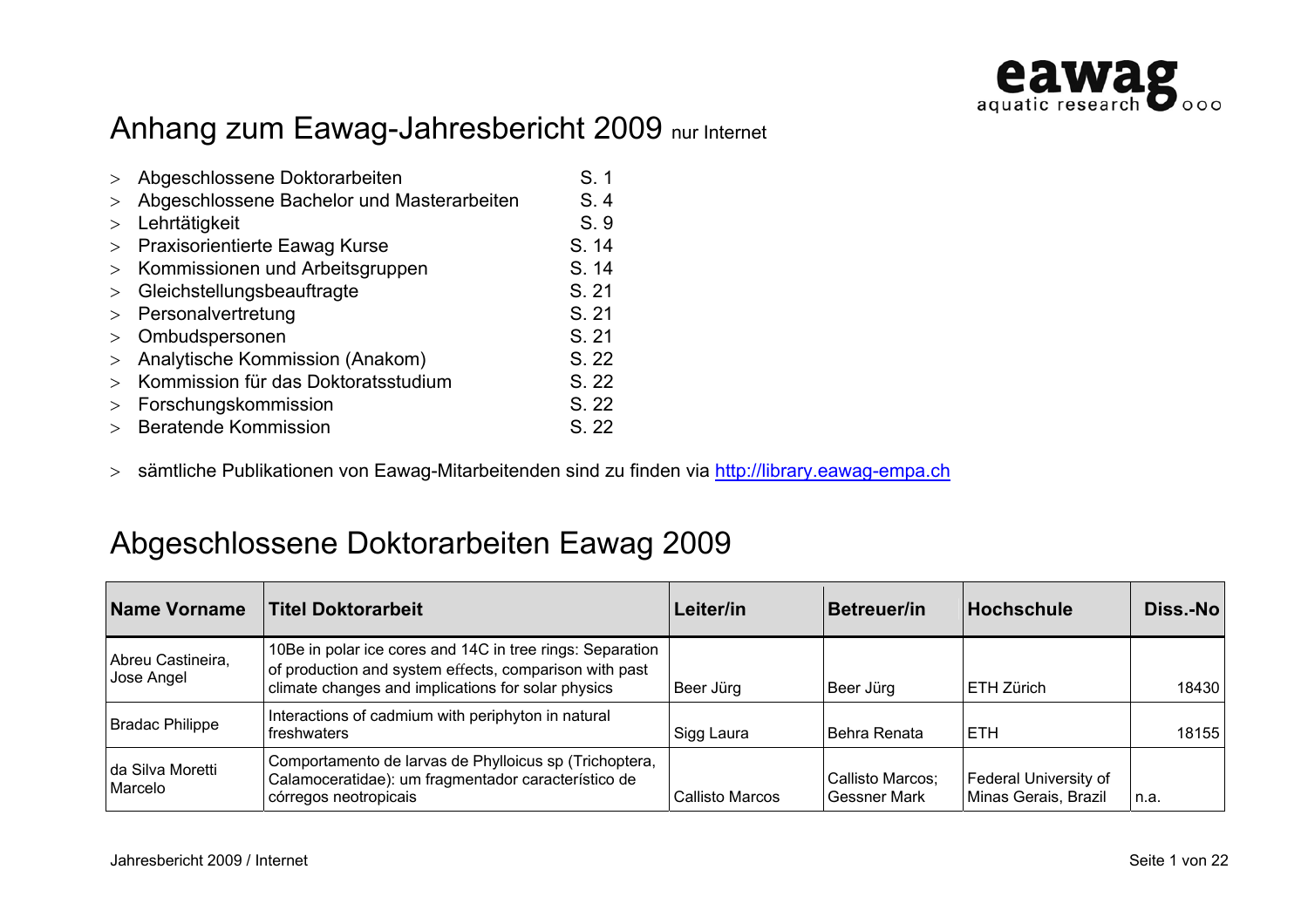

| <b>Freed Nicole</b>       | Exploring the evolutionary causes and consquences of<br>stochastic variation in gene expression in bacteria                                                                                                               | <b>Ackermann Martin</b>  | <b>Ackermann Martin</b>                                       | ETH Zürich         |                       |
|---------------------------|---------------------------------------------------------------------------------------------------------------------------------------------------------------------------------------------------------------------------|--------------------------|---------------------------------------------------------------|--------------------|-----------------------|
| <b>Frey Martin</b>        | Prediction of critical source areas for diffuse herbicide<br>losses to surface waters                                                                                                                                     | <b>Reichert Peter</b>    | <b>Stamm Christian</b>                                        | <b>ETH Zürich</b>  |                       |
| <b>Indermaur Lukas</b>    | Aquatic and terrestrial habitat selection by amphibians in<br>a dynamic floodplain                                                                                                                                        | Edwards P.J.             | <b>Tockner Klement</b>                                        | ETH Zürich         | 18090                 |
| Kalbus Edda               | Spotlight on Heterogeneity: Measuring and Modelling<br>Stream - Aquifer Interactions                                                                                                                                      | <b>Schirmer Mario</b>    | <b>Schirmer Mario</b>                                         | Univ. of Neuchâtel |                       |
| Kovalova Lubomira         | Cytostatics in the aquatic environment: analysis,<br>occurrence, and possibilities for removal                                                                                                                            | Hollender Juliane        | Hollender Juliane                                             | <b>RWTH Aachen</b> |                       |
| <b>Kraemer Silvie</b>     | The behavior change process of Sodis adoption                                                                                                                                                                             | Mosler H.-J.             | Mosler H.-J.                                                  | Uni Zürich         |                       |
| Magalhaes Isabel          | The roles of divergent selection and environmental<br>heterogeneity in speciation of Lake Victoria cichlid fish                                                                                                           | Seehausen Ole            | Seehausen Ole                                                 | University of Bern |                       |
| <b>Mueller Andreas</b>    | Late Quaternary Environmental Change in the Lowland<br>Neotropics: The Guatemala                                                                                                                                          | <b>Haug Gerald</b>       | Anselmetti Flavio                                             | ETH Zürich         | 18349                 |
| Nikiema Julien            | Charakterisierung der hydrologisch-hydrogeologischen<br>Potenziale im Gebiet von Tikaré, Provinz Bam, Burkina<br>Faso - ein Modellbeispiel für Wasserressourcenentwick-<br>lung und Management in der südlichen Sahelzone | Glässer Walter           | <b>Schirmer Mario</b>                                         | Univ. of Leipzig   |                       |
| Onnis Giorgio<br>Amsicora | Interpreting multiple environmental tracer data wit a<br>groundwater model in a Perialpine catchment                                                                                                                      | Kinzelbach<br>Wolfgang   | Kipfer Rolf                                                   | ETH Zürich         | 18003                 |
| Pasche Natacha            | Nutrient cycling and methane production in Lake Kivu                                                                                                                                                                      | Wüest Alfred             | <b>Schmid Martin</b>                                          | ETH Zürich         | 18606                 |
| <b>Richter Merle</b>      | Bioavailability of sulfonamide antimicrobials in soil -<br>dominant sorption mechanisms and effect-based reaction<br>in bacteria                                                                                          | Schwarzenbach<br>Renè P. | Krauss Martin,<br>Hollender Juliane                           | ETH Zürich         |                       |
| Roberts Linda             | Arsenic dynamics in groundwater-irrigated and<br>seasonally flooded paddy soils in Bangladesh                                                                                                                             | Wehrli Bernhard          | Hug Stephan,<br>Kretzschmar<br>Ruben, Voegelin<br>Andreas     | ETH Zürich         | 18553                 |
| <b>Scharfy Deborah</b>    | Exotic plant invasions: importance of functional traits for<br>soil characteristics and plant-soil feedback                                                                                                               | Edwards, Peter           | Güsewell Sabine;<br>Olde-Venterink H.;<br><b>Gessner Mark</b> | ETH Zürich         | Diss. ETH<br>Nº 18308 |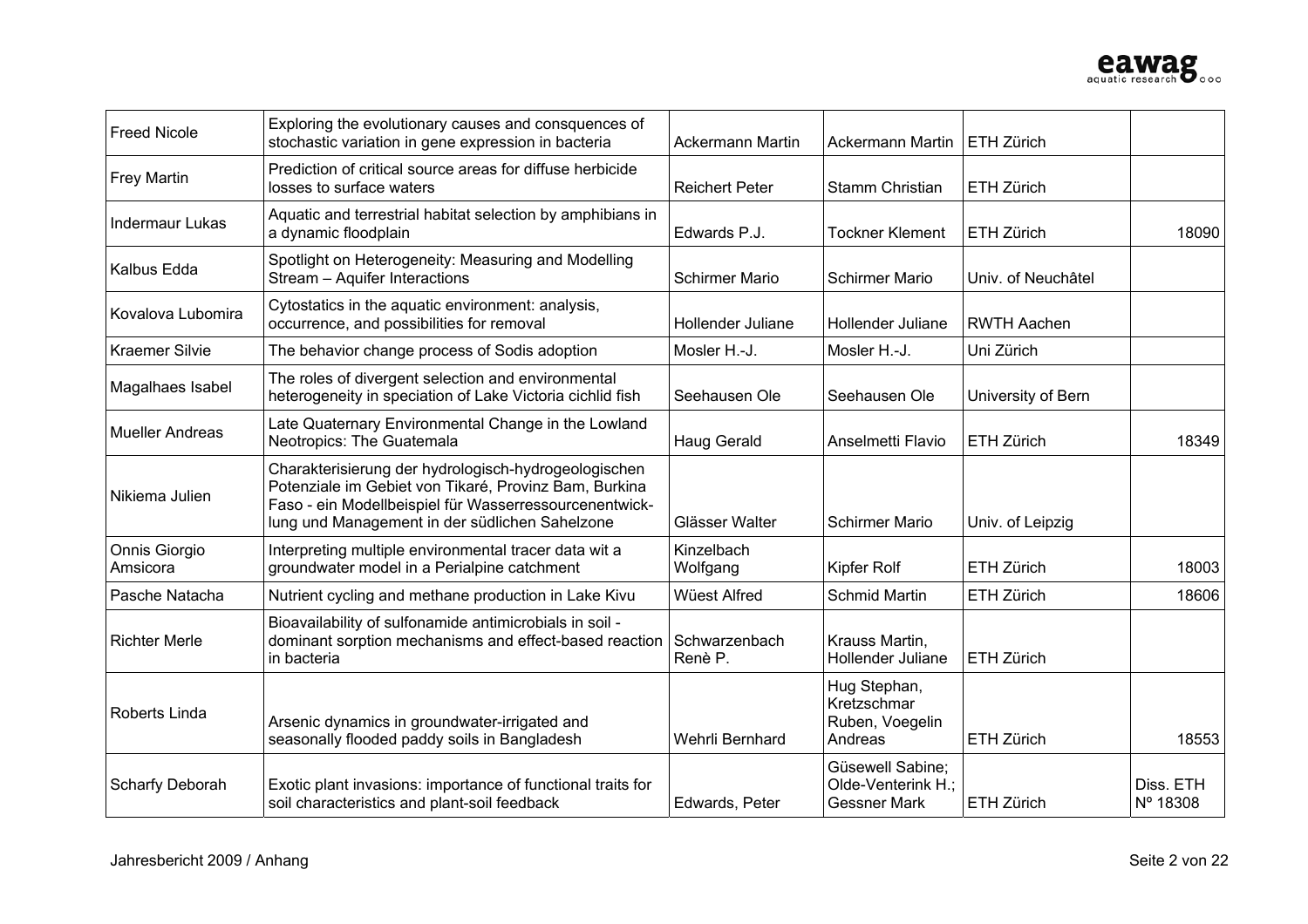

| Schmidt Christian              | Water and contaminant fluxes at the stream -<br>groundwater interface                                                          | <b>Schirmer Mario</b>    | Schirmer Mario   | Univ. of Neuchâtel |       |
|--------------------------------|--------------------------------------------------------------------------------------------------------------------------------|--------------------------|------------------|--------------------|-------|
| Steinhilber Friedhelm          | Reconstruction of Solar Activity during the Holocene<br>using the Cosmogenic Radionuclide Beryllium-10                         | Beer Jürg                | Beer Jürg        | <b>IETH Zürich</b> | 18256 |
| <b>Stelkens Rike</b>           | The role of hybridization in adaptive evolution                                                                                | Seehausen Ole            | Seehausen Ole    | University of Bern |       |
| Tülp Holger                    | Determining Molecular Properties of Complex Chemicals<br>to Quantify Environmental Partitioning Processes                      | Schwarzenbach<br>Renè P. | Fenner Kathrin   | l ETH Zürich       | 18364 |
| <b>Vonlanthen Pascal</b>       | On speciation and ist reversal in adaptive radiation                                                                           | Seehausen Ole            | Seehausen Ole    | University of Bern |       |
| <b>Weber Frank-</b><br>Andreas | Speciation and mobility of metal contaminants in<br>floodplain soils: Role of biogenic copper(0) and metal<br>sulfide colloids | Kretzschmar Ruben        | Voegelin Andreas | l ETH Zürich       | 18372 |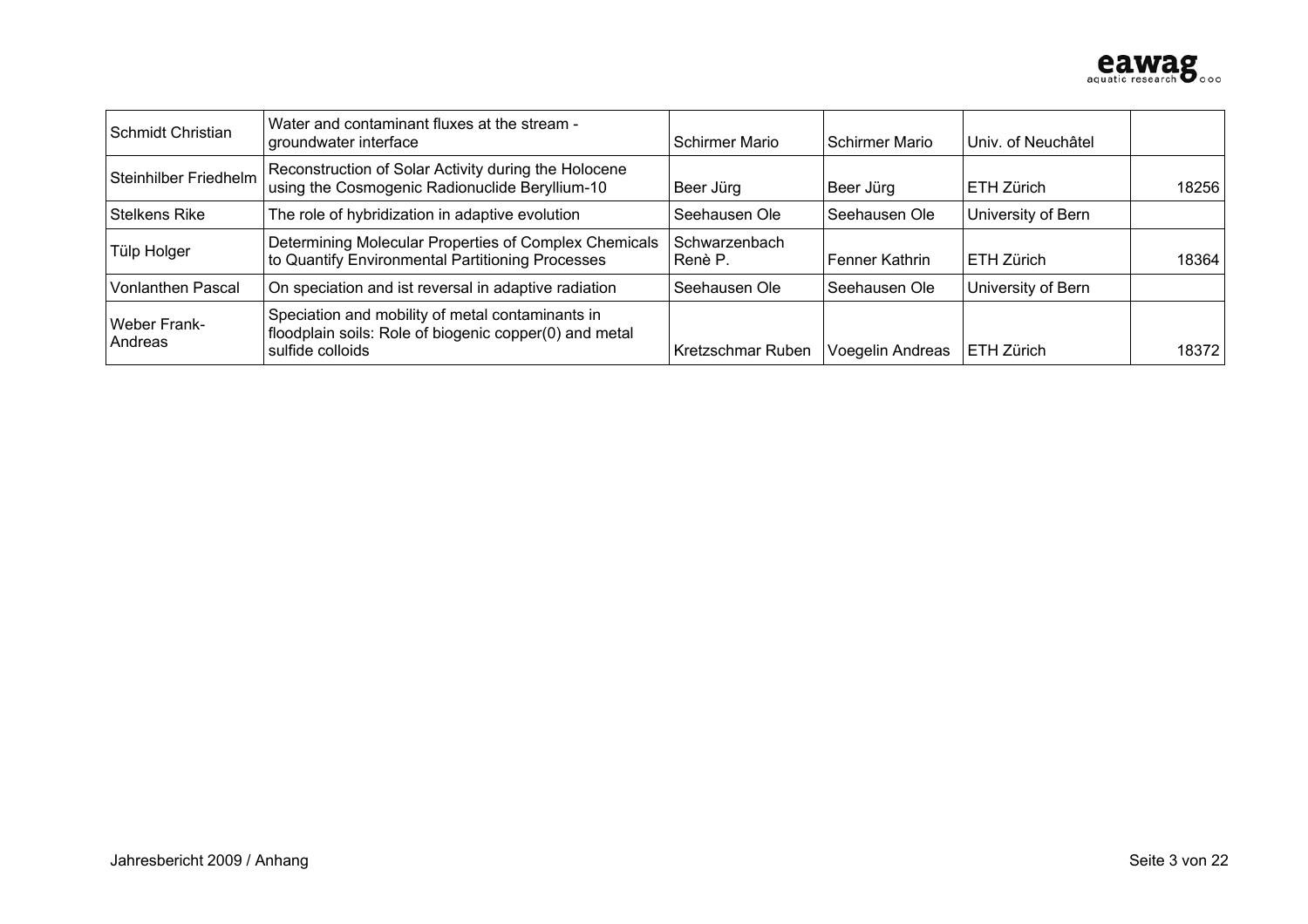# Abgeschlossene Bachelor und Masterarbeiten Eawag 2009

| <b>Name Vorname</b>              | <b>Titel Diplomarbeit</b>                                                                                                                                                              | <b>Betreuerin, Betreuer</b>                  | <b>Hochschule</b>                                                        |
|----------------------------------|----------------------------------------------------------------------------------------------------------------------------------------------------------------------------------------|----------------------------------------------|--------------------------------------------------------------------------|
| Anabi Assumpta                   | Nitrification of human urine using a Membrane Aerated Biofilm Reactor<br>(MABR)                                                                                                        | Udert Kai, Ronteltap Mariska<br>(Unesco-IHE) | Unesco-IHE                                                               |
| <b>Barnard Karen</b>             | Shifting genetic structure of an alpine caddisfly in response to<br>environmenatl change                                                                                               | Robinson Christopher, Jokela<br>Jukka        | ETH Zürich                                                               |
| Baumgartner<br>Rebekka           | Analysis and prediction of formation and fate of biotransformation<br>products of pharmaceuticals during sewage treatment                                                              | Fenner Kathrin                               | ETH Zürich                                                               |
| Bharadhwaj<br>Sarvabotla Praveen | Quantification of the hydroxylated metabolites of b-and d-isomers of<br>hexachlorocyclohexane                                                                                          | Geueke Birgit                                | School of Biotechnoloy KIIT<br>University, Bhubaneswar,<br>Orissa, India |
| Bischofberger<br>Simone          | Urban and agricultural sources and input pathways of glyphosate into<br>surface waters                                                                                                 | Stamm Christian                              | ETH Zürich                                                               |
| <b>Blank Nanina</b>              | Nitrogen cycling in two floodplains in the Zambezi River Basin                                                                                                                         | Senn David                                   | ETH Zürich                                                               |
| <b>Breitenmoser Petra</b>        | Detection of a solar fingerprint in Earth's climate Multi-decadal to<br>millennial scale solar variability and global climate change inferred from<br>Holocene palaeoclimatic archives | Beer Jürg                                    | Uni Zürich                                                               |
| <b>Bruderer Tobias</b>           | Identifikation östrogener Verbindungen im Plankton vom Thuner- und<br><b>Brienzersee</b>                                                                                               | <b>Suter Marc</b>                            | ETH Zürich                                                               |
| <b>Brunold Claudio</b>           | Acid stress tolerance and adaptive maternal effects of Rana arvalis and<br>Rana temporaria                                                                                             | Räsänen Katja                                | <b>BIOL ETH-Z</b>                                                        |
| <b>Bucher Stefan</b>             | Modeling a measured oxygen decrease with carbon dioxide interaction in<br>the Kafue River, Zambia.                                                                                     | Senn David, Zurbrügg Roland                  | ETH Zürich                                                               |
| <b>Charpentier Antoine</b>       | Water footprint in the industrial chain in Switzerland                                                                                                                                 | Hong Yang                                    | ETH Zürich                                                               |
| Darr Stephan                     | Entwicklung einer Methode zur schnellen Bestimmung des<br>Biofilmbildungspotentials von Kunststoffen im Kontakt mit Trinkwasser                                                        | Bucheli Margarete, Kötzsch<br><b>Stefan</b>  | Fachhochschule Jena,<br>Deutschland                                      |
| De Lange Reinier                 | Developing a query language combining sensor data and meta data                                                                                                                        | <b>Schneider Philipp</b>                     | University Tewnte NL                                                     |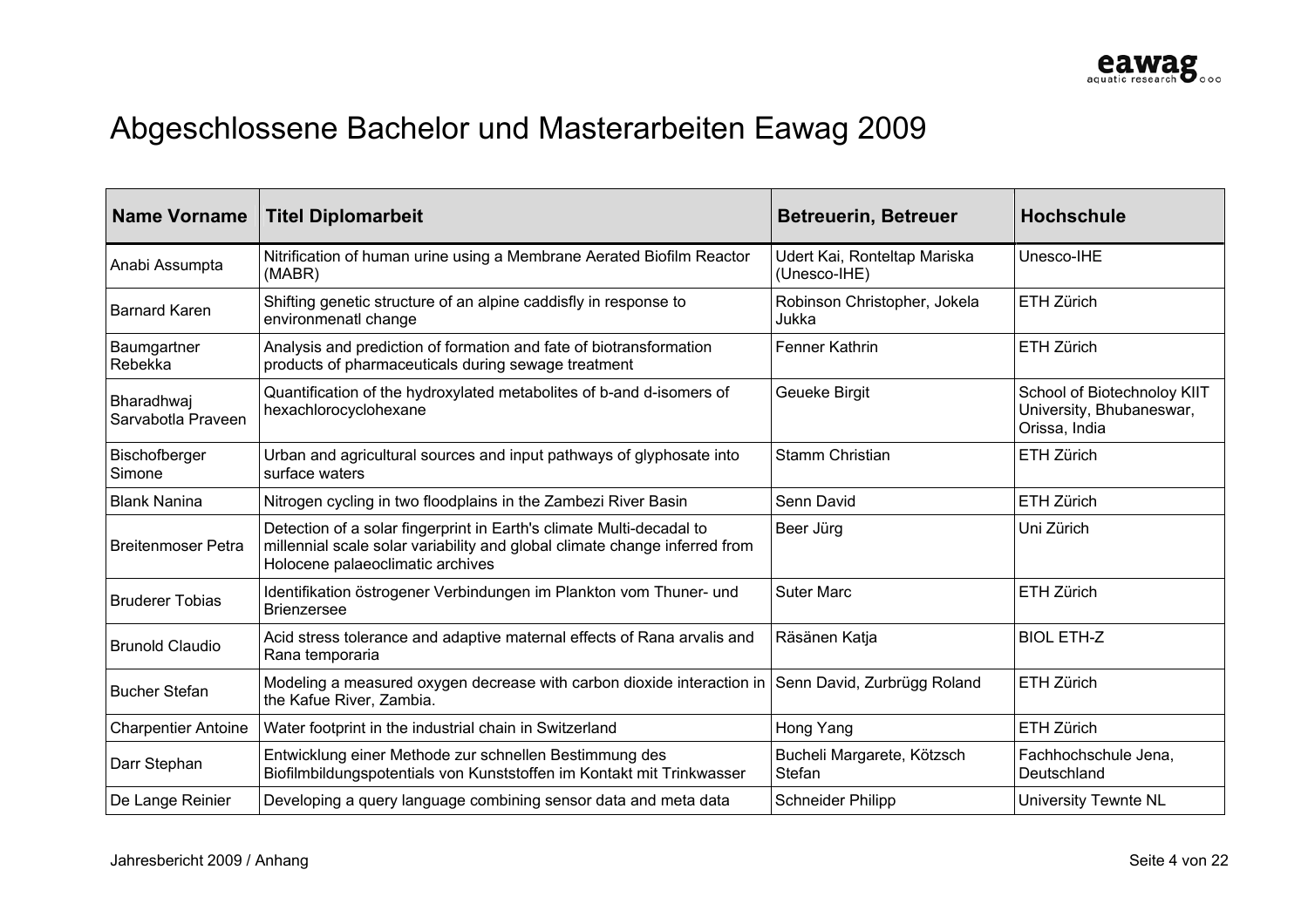

| Dheyongera<br>Geoffrey  | Testing for the genomic signature of divergent adaptation to a light<br>gradient in cichlid fish of Lake Victoria                                                                                                 | Bezault Etienne, Seehausen Ole                                                                          | UNESCO-IHE                                 |
|-------------------------|-------------------------------------------------------------------------------------------------------------------------------------------------------------------------------------------------------------------|---------------------------------------------------------------------------------------------------------|--------------------------------------------|
| Elmer Andreas           | Bioassessment of a Costa Rica river                                                                                                                                                                               | Robinson Christopher                                                                                    | ETH Zürich                                 |
| <b>Engelhard Sara</b>   | Wastewater reclamation with ultrafiltration and nanofiltration combined -<br>Optimisation measures in terms of recovery, energy consumption and<br>salt precipitation                                             | Joss Adriano                                                                                            | <b>ETH</b>                                 |
| <b>Etter Bastian</b>    | Process optimization of low-cost struvite recovery                                                                                                                                                                | Udert Kai, Tilley Elizabeth, Kohn<br>Tamar (EPFL)                                                       | <b>EPFL</b>                                |
| <b>Federer Florian</b>  | Ökologische Bewertung weitergehender Massnahmen zur Elimination<br>von Mikroverunreinigungen aus dem Abwasser                                                                                                     | Köhler Annette, Hellweg<br>Stephanie (ETH Zürich),<br>Abegglen Christian, Siegrist<br>Hansruedi (Eawag) | ETH Zürich                                 |
| Fierz Jean-Martin       | Einfluss von Habitatsparamtern auf die Bachforellenpopulationen sowie<br>die Artenvielfalt                                                                                                                        | Armin Peter                                                                                             | University of Zürich                       |
| Figura Simon            | Response of Swiss groundwaters to climatic forcing and climate change                                                                                                                                             | Livingstone David, Hoehn<br>Eduard, Kipfer Rolf                                                         | ETH Zürich                                 |
| Foa Paolo               | Advanced wastewater treatment by combining membrane bioreactor,<br>nanofiltration and ozonation                                                                                                                   | Joss Adriano                                                                                            | Politecnico di Milano                      |
| <b>Frank Carolin</b>    | Entwicklung einer online Solid Phase Extraktion-<br>Flüssigkeitschromatographie- Tandem- Massenspektrometrie- Methode<br>zur Bestimmung von Arzneimitteln in Spitalabwasser                                       | Singer Heinz, McArdell Christa                                                                          | Fachhochschule<br>Weihenstephan            |
| Freund Anja             | Identification of flow paths and travel times in an alluvial aquifer using<br>natural tracers and tracer tests                                                                                                    | Vogt Tobias                                                                                             | Universität Tübingen<br>(Deutschland)      |
| <b>Ganter Charlotte</b> | Assessment of the performance of fluoride removal filters involving<br>surface precipitation in bone-char based filters                                                                                           | Johnson Annette                                                                                         | ETH Zürich                                 |
| <b>Graf Cornelia</b>    | Photochemischer Abbau von aquatischen Schadstoffen durch angeregte<br>Triplettzustände aromatischer Ketone in Anwesenheit von Phenolen                                                                            | Canonica Silvio; Wenk Jannis                                                                            | ETH Zürich                                 |
| Gräzer Vera             | Adaptive divergence in reproductive traits and behaviour: do nest site<br>choice, maternal investment & parental care differ among three ecotypes<br>of Icelandic threespine stickleback, Gasterosteus aculeatus? | Räsänen Katja, Jokela Jukka                                                                             | <b>BIOL ETH-Z</b>                          |
| Gulitz Anna             | Analysis of the substrate specificity of the haloalkane dehalogenase LinB<br>and its possible function in racemic resolution                                                                                      | <b>Geueke Birgit</b>                                                                                    | Universität Duisburg-Essen,<br>Deutschland |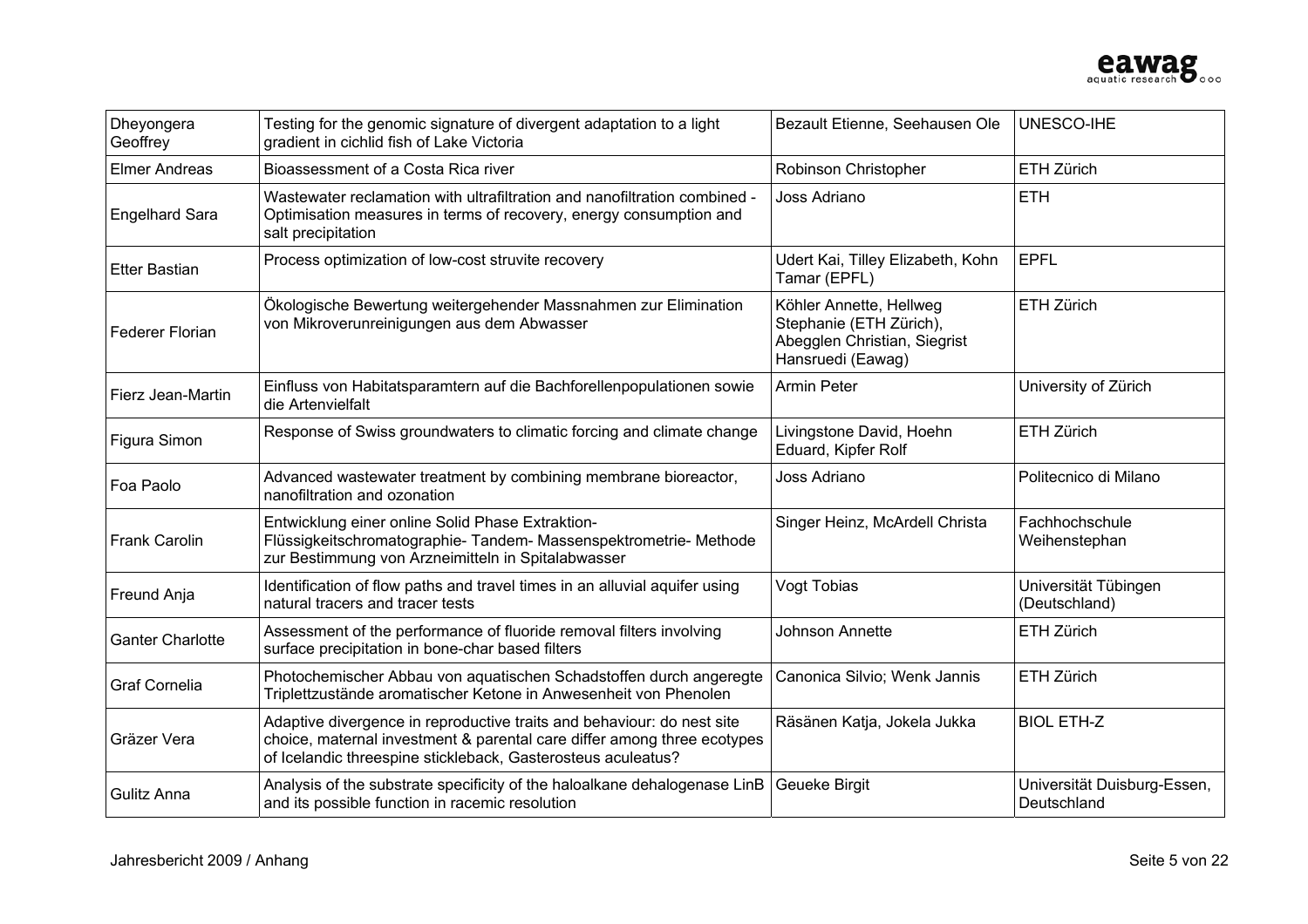

| <b>Hammer Paul</b>            | Formation and Composition of annual Sediment Layers in hyperalkaline<br>Lake Van                                      | Anselmetti Flavio                                              | ETH Zürich                               |
|-------------------------------|-----------------------------------------------------------------------------------------------------------------------|----------------------------------------------------------------|------------------------------------------|
| <b>Heller Maya</b>            | Insights of Policy Instruments in Integrated River Basin Management<br>from the Dutch Practice for the Swiss Context. | <b>Klinke Andreas</b>                                          | Universität Wageningen                   |
| Herzog Claude                 | Habitat and stream benthos relationships                                                                              | Robinson Christopher                                           | <b>ETH Zürich</b>                        |
| Hirzel Guido                  | Detecting and measuring overland flow in the "Eschibach" catchment,<br>Ossingen, Switzerland                          | Stamm Christian                                                | ETH Zürich                               |
| <b>Hofer Martina</b>          | Erkennung von Industrieeinleitern mit Hilfe von in-situ Messsystemen                                                  | Siegrist Hansruedi                                             | FH Nordwestschweiz                       |
| <b>Hofstetter Dominic</b>     | Sorption und Desorption von Sulfonamiden an modifizierter Huminsäure                                                  | <b>Krauss Martin</b>                                           | ETH Zürich                               |
| Kashekya John<br>Edmund       | Struvite production from source separated urine in Nepal: The Reuse<br>Potential of the Effluent                      | Udert Kai, Tilley Elizabeth,<br>Ronteltap Mariska (Unesco-IHE) | Unesco-IHE                               |
| Keller Stefanie               | Urban governance in the wastewater sector of Mumbai.                                                                  | Störmer Eckhard                                                | Uni Zürich                               |
| Koopsman Andrea               | Tributary effects on river zoobenthos diversity                                                                       | Robinson Christopher                                           | ETH Zürich                               |
| Landert Jan                   | Modeling Biogeochemistry using the Soil And Water Assessment Tool in<br>the Zambezi River Basin                       | Senn David                                                     | ETH Zürich                               |
| Landtwing Delano              | Seismische Stratigraphie der Walchenseesedimente                                                                      | Anselmetti Flavio                                              | ETH Zürich                               |
| Lohri Christian               | Research on anaerobic digestion of organic solid waste at household<br>level in Dar es Salaam, Tanzania               | Vögeli Yvonne                                                  | Fachhochschule Wädenswil                 |
| Lucek Kay                     | Genetic history and phenotypic diversity of a recent invatiosn: The<br>threespined stickleback in Swizerland          | Seehausen Ole                                                  | University of Bern                       |
| Lundsgaard-Hansen<br>Bänz     | Assessing differentiation of whitefish species along an environmental<br>gradient                                     | Seehausen Ole                                                  | University of Bern                       |
| Lüscher René                  | Precipitation Monitoring using Mobile Phone Networks                                                                  | Rieckermann Jörg                                               | ETH Zürich                               |
| Meyer Jasmin                  | Predictors of treated and untreated water consumption in Bolivia                                                      | Tamas Andrea, Mosler H.J.                                      | Universität Zürich                       |
| Miescher Anton                | Kosten-Nutzen Vergleich der Misch- und Trennkanalisation                                                              | Maurer Max, Herlyn Anja                                        | ETH Zürich                               |
| Mutamba Gyula                 | Konsequenzen der Zersiedelung auf die Abwasserinfrastruktur.                                                          | Maurer Max, Herlyn Anja                                        | ETH Zürich                               |
| Muvundja Fabrice              | Riverine nutrient inputs to Lake Kivu                                                                                 | Schmid Martin, Wüest Alfred                                    | <b>Makerere University</b>               |
| Namugize Jean-<br>Népomuscène | External Nutrient Inputs into Lake Kivu: Rivers and Atmospheric<br>Depositions Measured in Kibuye                     | Schmid Martin, Pasche Natacha                                  | National University of<br>Rwanda, Butare |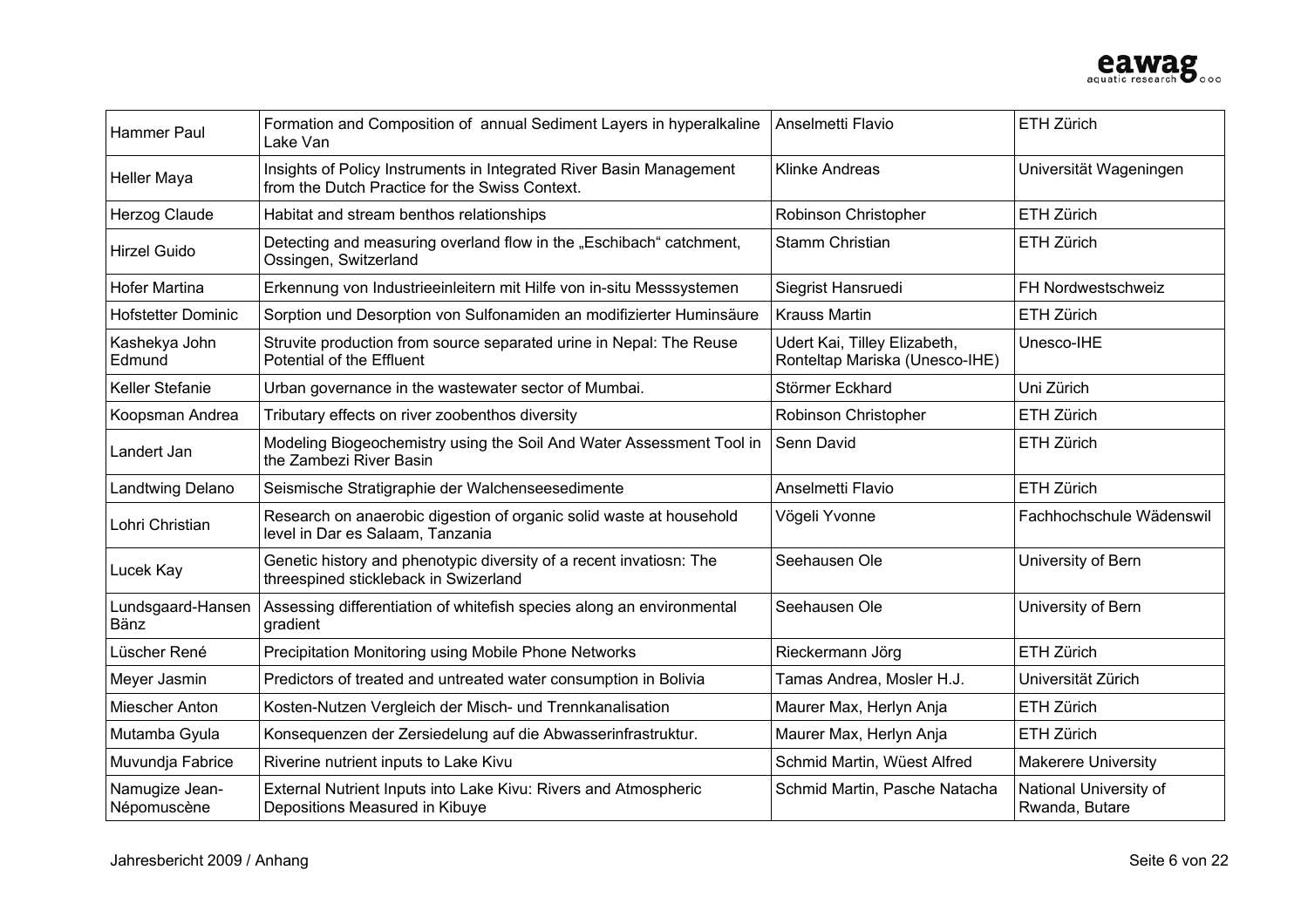

| Neuenschwander<br>Silvio     | Einsatz von Pulveraktivkohle zur Elimination von Spurenstoffen im<br>Ablauf kommunaler Kläranlagen                                                                                                      | <b>Böhler Marc</b>                                               | FH Wädenswil                           |
|------------------------------|---------------------------------------------------------------------------------------------------------------------------------------------------------------------------------------------------------|------------------------------------------------------------------|----------------------------------------|
| Nga Do-Thu                   | Material Flow Analysis (MFA) for environmental sanitation planning - a<br>case study in rural Northern Vietnam                                                                                          | Morel Antoine, Nguyen Viet<br>Hung, Thammarat Koottatep<br>(AIT) | Asian Institute of Technology<br>(AIT) |
| Ngueleu Kamangou<br>Stephane | Integrated hydrogeological investigation on the vulnerability of a pumping<br>station at a losing stream                                                                                                | Vogt Tobias                                                      | Universität Tübingen<br>(Deutschland)  |
| Oswald Daniela               | Reasons and motives to use point-of-use-systems in a city with uncertain<br>drinking-water quality                                                                                                      | Vogel Sören, Mosler H.J.                                         | Universität Zürich                     |
| Pazepuhrackel<br>Vinitha     | FREMDWASSERBESTIMMUNG IN KANALISATIONEN MITTELS<br><b>FASEROPTISCHER TEMPERATURMESSUNG</b>                                                                                                              | Rieckermann Jörg                                                 | ETH Zürich                             |
| Rechsteiner<br>Romana        | Nitrogen transformation along hyporheic hydrological connectivity in a<br>restored riparian zone at the River Thur, Switzerland                                                                         | Durisch-Kaiser Edith, Vogt<br>Tobias, Peter Simone               | ETH Zürich                             |
| Rinta Päivi                  | Modelling nitrogen and phosphorus inputs to Lake Kivu, Central Africa                                                                                                                                   | Schmid Martin, Pasche Natacha                                    | University of Turku                    |
| Ronc Eduardo                 | A Technological Innovation System for Water Efficient Devices in a<br>Mediterranean Coastal Region. Actor constellations and diffusion<br>potentials in the tourism sector in the province of Alicante. | <b>Truffer Bernhard</b>                                          | Uni Bern                               |
| Rudolph Christoph            | Determination and verification of critical source areas regarding pesticide<br>losses in an agricultural catchment of the Swiss Plateau                                                                 | <b>Stamm Christian</b>                                           | Universität Trier                      |
| Sameli Stefan                | Ermittlung von Sedimentablagerung in Abwasserkanälen mittels<br>Temperaturmessung am fiberoptischen Kabel                                                                                               | Rieckermann Jörg                                                 | ETH Zürich                             |
| Scheifele Michael            | Separation and flow cytometric detection of C.parvum from water<br>matrices                                                                                                                             | Egli Thomas, Keserue Hans-<br>Anton                              | <b>ETH</b>                             |
| <b>Schmid Corinne</b>        | Determining the window of opportunity for evolution through<br>hybridisation: intrinsic fitness versus ecological opportunity                                                                           | Seehausen Ole                                                    | University of Bern                     |
| <b>Schmit Henry</b>          | Stalagmites as climate archives: A step towards the determination of<br>Noble gas temperatures in water inclusions in stalagmite                                                                        | Scheidegger Yvonne, Kipfer Rolf,<br>Wieler Rainer, Green Alan    | ETH Zürich                             |
| Selz Oliver                  | Interspecific female mate choice in Lake Victoria cichlids: the role                                                                                                                                    | Seehausen, Ole                                                   | University of Bern                     |
| Sonderegger<br>Dominik       | ASSESSING THE UNCERTAINTY OF MICROPOLLUTANT<br>DISCHARGES FROM COMBINED SEWER OVERFLOWS                                                                                                                 | Rieckermann Jörg                                                 | ETH Zürich                             |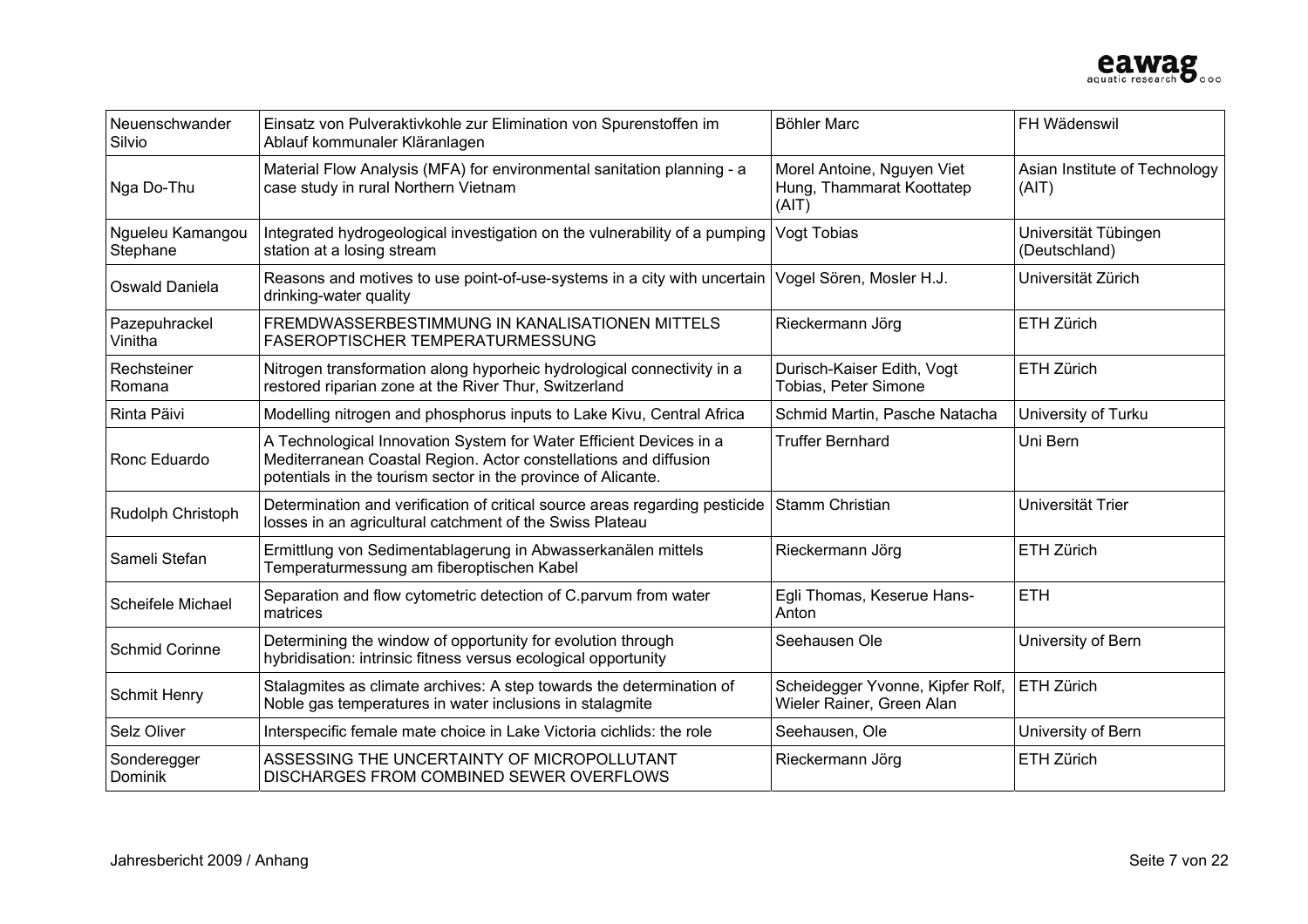

| Stieger Greta                                                                               | Triplet-induced Transformation of various sulfonamide antibiotics in<br>water                                                                                            | Canonica Silvio; Wenk Jannis                      | ETH Zürich                            |
|---------------------------------------------------------------------------------------------|--------------------------------------------------------------------------------------------------------------------------------------------------------------------------|---------------------------------------------------|---------------------------------------|
| <b>Thum Thilo</b>                                                                           | Identification and quantification of groundwater exfiltration areas in a<br>channelized river section                                                                    | Schirmer Mario, Schneider<br>Philipp, Vogt Tobias | Universität Tübingen<br>(Deutschland) |
| Vollenweider Adrian                                                                         | Sediment Records of Lake Kariba and Lake Itezhi-Tezhi                                                                                                                    | Kunz Manuel, Senn David                           | ETH Zürich                            |
| Assessing Perception of Risk of Wastewater and Excreta Reuse<br>Vu Van Tu<br>Zurbrügg Chris |                                                                                                                                                                          | Nguyen Hung, Tamas Andrea,                        | Hanoi School of Public<br>Health      |
| <b>Waeber Olivier</b>                                                                       | Auswirkungen von Klimawandel auf die Siedlungsentwässerung                                                                                                               | Rieckermann Jörg                                  | ETH Zürich                            |
| <b>Winkler Raffael</b>                                                                      | Urine Treatment with Microbial Fuel Cells. Inhibition Effects of Ammonia<br>Compounds                                                                                    | Udert Kai                                         | <b>ETH</b>                            |
| <b>Wittmer Anita</b>                                                                        | Elimination of pharmaceuticals in a pilot membrane bioreactor treating<br>hospital wastewater                                                                            | McArdell Christa, Siegrist<br>Hansruedi           | ETH Zürich                            |
| <b>Wittwer Samuel</b>                                                                       | Population genetic tests of mechanisms of recovery from near-extinction                                                                                                  | Barluenga Marta, Seehausen Ole                    | University of Bern                    |
| <b>Wolf Miriam</b>                                                                          | Overcoming of Path Dependence in Large Technical Systems: An<br>Institutional Analysis of Prospects and Constraints of Decentralized<br>Wastewater Management in Saxony. | Störmer Eckhard                                   | <b>TU München</b>                     |
| <b>Wunderlin Tina</b>                                                                       | Fingerprinting bacterial communities from three Swiss lakes in response<br>to chitin enrichment                                                                          | Köllner Krista, Bürgmann Helmut                   | ETH Zürich                            |
| Zwahlen Carmen                                                                              | Methangas in Obwalden Analyse einer thermogenen Erdgasquelle                                                                                                             | Anselmetti Flavio                                 | ETH Zürich                            |
| Zwickenpflug Ben                                                                            | Untersuchungen zum Permeabilitätsverhalten verschiedener<br>Membranen in einer halbtechnischen MBR-Anlage zur Reinigung<br>kommunalen Abwassers                          | Böhler Marc                                       | Fachhochschule<br>Weihenstephan (D)   |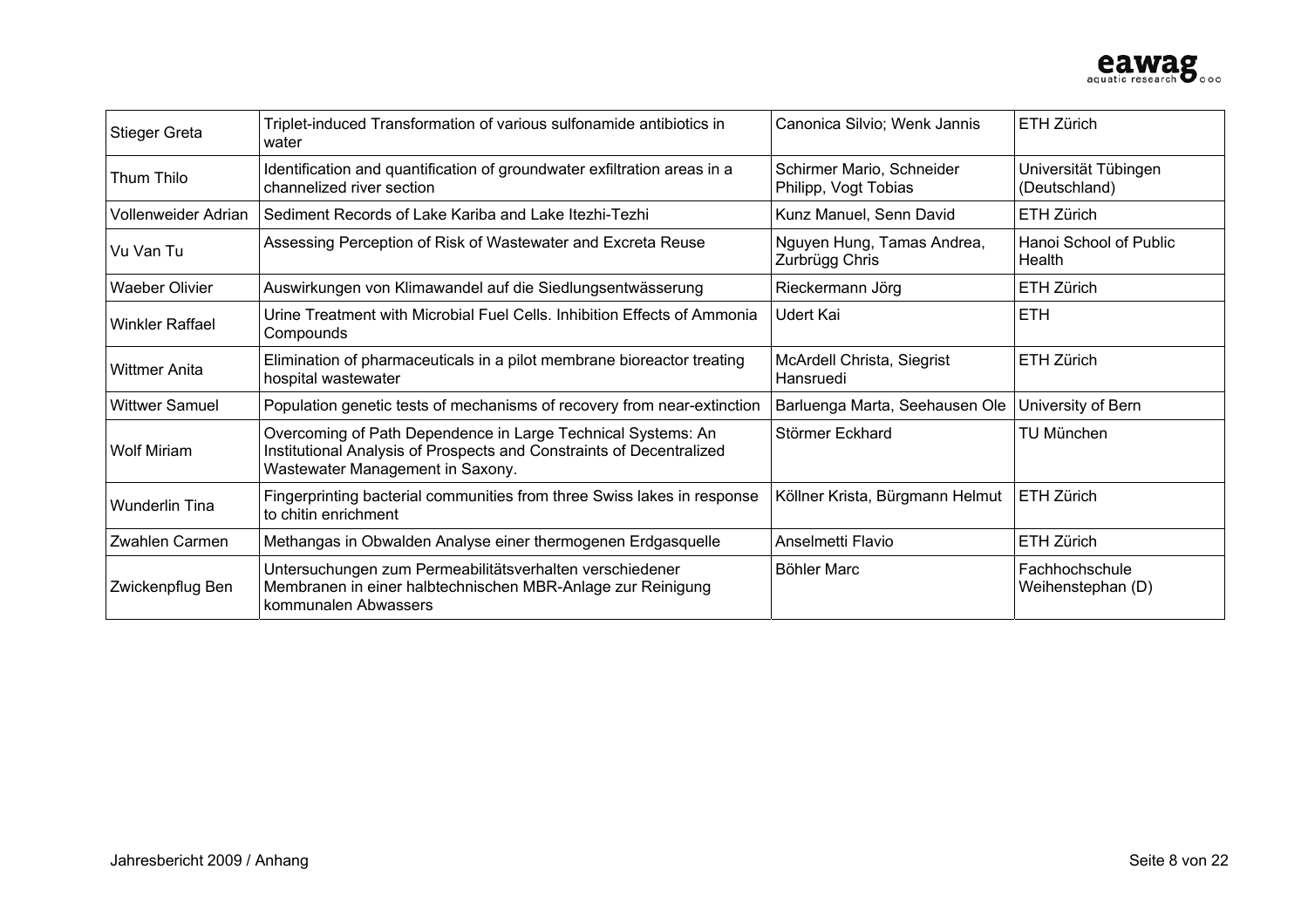# Lehrtätigkeit Eawag 2009

#### Typ: P = Praktikum, S = Seminar, V = Vorlesung, U = Übung, G = Vorlesg + Übung, B = Blockkurs, F = Fallstudie, K = Kolloquium

| Lehrveranstaltung                                                                       | <b>Institution</b>                      | <b>Typ</b>     | Dozentinnen, Dozenten                                                                                                |
|-----------------------------------------------------------------------------------------|-----------------------------------------|----------------|----------------------------------------------------------------------------------------------------------------------|
| 23.4.09. Globale Wasserprobleme - was unternimmt die Forschung?                         | Uni Zürich                              | $\vee$         | H. Elsasser, R. Eggen                                                                                                |
| Aktuelle Themen aus der Beschleunigermassenspektrometrie und deren<br>Anwendungen, FS   | <b>ETHZ</b>                             | S              | H. A. Synal, J. Beer, S. Willett                                                                                     |
| Aktuelle Themen aus der Beschleunigermassenspektrometrie und deren<br>Anwendungen, HS   | <b>ETHZ</b>                             | S.             | H. A. Synal, J. Beer, S. Willett                                                                                     |
| Analysis of organic pollutants                                                          | <b>ETHZ</b>                             | P.             | J. Hollender, M. Krauss, R. Schwarzenbach, M.<br>Suter                                                               |
| Angewandte agentenbasierte Computersimulation                                           | Uni Zürich                              | S.             | <b>Hans-Joachim Mosler</b>                                                                                           |
| Aquatic ecology & evolution - Master thesis, HS                                         | Uni Bern                                | P              | O. Seehausen                                                                                                         |
| Aquatic ecology and evolution - Master thesis, FS                                       | Uni Bern                                | P              | O. Seehausen                                                                                                         |
| Aquatic ecology and evolution, practical for advanced students (Bachelor), HS           | Uni Bern                                | P              | O. Seehausen                                                                                                         |
| Aquatic ecology and evolution, practical for advanced students (Bachelor), FS           | Uni Bern                                | P              | O. Seehausen                                                                                                         |
| Aquatic ecology and evolution, practical. Block course according to special<br>program. | Uni Bern                                | B              | O. Seehausen                                                                                                         |
| Aquatic ecology and macroevolution, seminar, FS                                         | Uni Bern                                | $S \mid$       | O. Seehausen                                                                                                         |
| Aquatic ecology and macroevolution, seminar, HS                                         | Uni Bern                                | $\overline{S}$ | O. Seehausen                                                                                                         |
| Aquatische Lebensgemeinschaften                                                         | <b>ETHZ</b>                             | V.             | C.T. Robinson, K. Räsänen, P. Spaak                                                                                  |
| Assainissement des eaux usées domestiques: techniques de collecte et de<br>traitement   | Université Cheikh Anta<br>DIOP de Dakar | V              | M. Mbéguéré                                                                                                          |
| <b>Biochemie</b>                                                                        | <b>ETHZ</b>                             | V l            | H.-P. Kohler, W. Angst                                                                                               |
| Biogeochemische Prozesse in aquatischen Systemen                                        | <b>ETHZ</b>                             | G              | <b>B.</b> Wehrli                                                                                                     |
| <b>Biogeochemistry of Trace Elements</b>                                                | <b>ETHZ</b>                             | G              | A. Voegelin, C. Mikutta                                                                                              |
| Biologie III: Ökologie                                                                  | <b>ETHZ</b>                             | $\vee$         | H. Dietz, R. Billeter, H. Bürgi                                                                                      |
| Biotechnologie                                                                          | <b>ZHAW</b>                             | $\vee$         | U. Baier, S. Baum, R. Eggen, T. Egli, M. Bucheli,<br>O. Wanner, W. Pronk, T. Lichtensteiger, K. Udert,<br>M. Boehler |
| Chemie aquatischer Systeme                                                              | <b>ETHZ</b>                             | G              | L. Sigg, R. Behra                                                                                                    |
| Chemie I                                                                                | <b>ETHZ</b>                             | G              | W. Uhlig, W. Angst, J. E. E. Buschmann, D.<br>Diem, A. Domazou, P. Funck, E. C. Meister                              |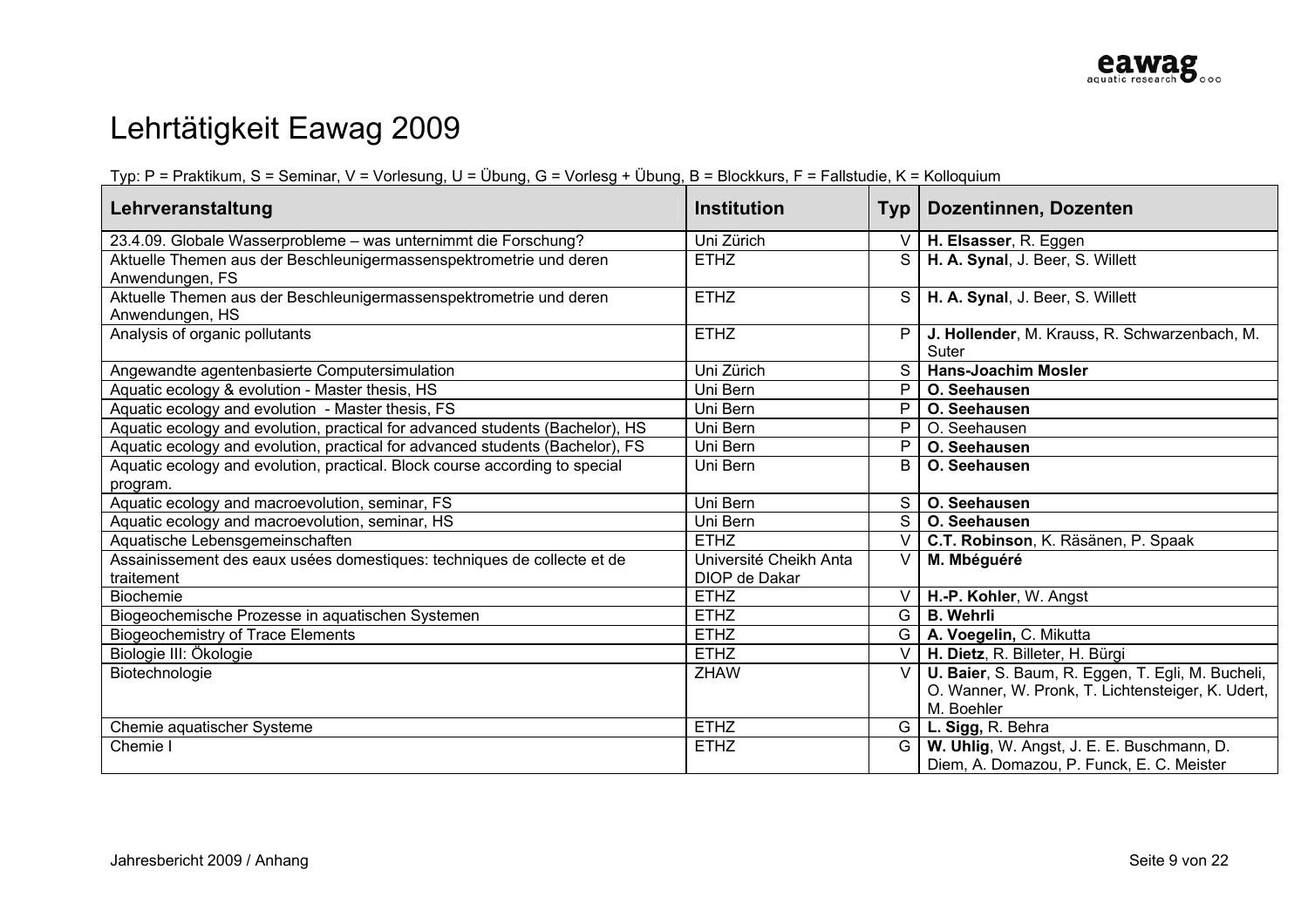| Chemie II                                                                                                                                                                      | <b>ETHZ</b>   | G              | W. Angst, H. Grützmacher, J. E. E. Buschmann,<br>D. Diem, A. Domazou, E.C. Meister, H. Rüegger,<br>W. Uhlig |
|--------------------------------------------------------------------------------------------------------------------------------------------------------------------------------|---------------|----------------|-------------------------------------------------------------------------------------------------------------|
| Colloques en sciences de la terre et geographie. 3 novembre Restless Alps?<br>Magnitudes, recurrence, rates and hazards of catastrophic earthquakes in Central<br>Switzerland. | Uni Fribourg  | K.             |                                                                                                             |
| Conservation of indigenous vertebrates, lecture.                                                                                                                               | Uni Bern      |                | V   R. Arlettaz, O. Seehausen, U. Hofer, M. Schaub,<br><b>B.</b> Schmidt                                    |
| Contaminants                                                                                                                                                                   | Uni Neuchâtel | $\vee$         | M. Schirmer                                                                                                 |
| <b>EAWAG PhD Skills Seminar</b>                                                                                                                                                | <b>ETHZ</b>   |                | S   J. Jokela, J. Hering, K. Schirmer                                                                       |
| Ecology & Evolution                                                                                                                                                            | Uni Zürich    |                | S C. Vorburger                                                                                              |
| <b>Ecology and Evolution</b>                                                                                                                                                   | <b>ETHZ</b>   | $\vee$         | S. Bonhoeffer, T. Städler, J. Jokela, B.<br>McDonald, P. Schmid-Hempel                                      |
| Ecology and Evolution: Populations                                                                                                                                             | <b>ETHZ</b>   |                | V   S. Bonhoeffer, J. Jokela, P. Schmid-Hempel                                                              |
| Environment and Computer Laboratory II (Year Course)                                                                                                                           | <b>ETHZ</b>   | P              | D. Braun, W. Gujer, R. Juraske, A. Keller, D.<br>Rickenmann, M. Willmann                                    |
| <b>Environmental Assessment of Chemical Products</b>                                                                                                                           | <b>ETHZ</b>   |                | G   M. Scheringer, K. Fenner, K. Hungerbühler,<br>Practical: R. Ashauer                                     |
| Environmental Engineering Seminar Series. 20.4.09 Engineered nanoparticles: a<br>new challenge for ecotoxicologists                                                            | <b>EPFL</b>   |                | S   A. Berne, R. Behra, E. Morgenroth, M.<br>Ackermann, W. Pronk,                                           |
| Environmental Engineering Seminar Series. 23.11.09 Modeling spatial<br>heterogeneity in biofilms - How much we know and how much we don't !                                    | <b>EPFL</b>   | S <sub>1</sub> | A. Berne, R. Behra, E. Morgenroth, M.<br>Ackermann, W. Pronk,                                               |
| Environmental Engineering Seminar Series. 27.4.09. Division of Labor in Groups<br>of Bacteria                                                                                  | <b>EPFL</b>   |                | A. Berne, R. Behra, E. Morgenroth, M.<br>Ackermann, W. Pronk,                                               |
| Environmental Engineering Seminar Series. 4.5.09 Future trends in the drinking<br>water sector and technological opportunities                                                 | <b>EPFL</b>   |                | S   A. Berne, R. Behra, E. Morgenroth, M.<br>Ackermann, W. Pronk,                                           |
| Environmental Sanitation Planning and Infrastructure in Developing Countries                                                                                                   | <b>ETHZ</b>   |                | G   C. Lüthi, C. Zurbrügg. R. Johnston, Y. Voegeli,<br>R. Meierhofer, E. Tilley                             |
| Evolutionary biodiversity dynamics                                                                                                                                             | Uni Bern      |                | $V$   O. Seehausen                                                                                          |
| Evolutionary biology                                                                                                                                                           | <b>ETHZ</b>   | P.             | J. Jokela, P. Schmid-Hempel, T. Städler, P. C.<br>Brunner, P. Spaak                                         |
| Evolutionary biology: field course                                                                                                                                             | <b>ETHZ</b>   |                | $P$ J. Jokela, . Schmid-Hempel                                                                              |
| Evolutionary biology: Laboratory course                                                                                                                                        | <b>ETHZ</b>   |                | P   T. Städler, P.C. Brunner, P. Spaak                                                                      |
| Evolutionary dynamics of speciation                                                                                                                                            | Uni Bern      | B              | O. Seehausen                                                                                                |
| Excursions (Vertebrates). Prerequisites: conservation of indigenous vertebrates,<br>lecture.                                                                                   | Uni Bern      |                | B   R. Arlettaz, O. Seehausen                                                                               |
| Exkursion Umweltgeowissenschaften: Limnologie-Exkursion zum<br>Vierwaldstättersee                                                                                              | Uni Basel     | E              | M. Lehmann, F. Anselmetti, H. Niemann                                                                       |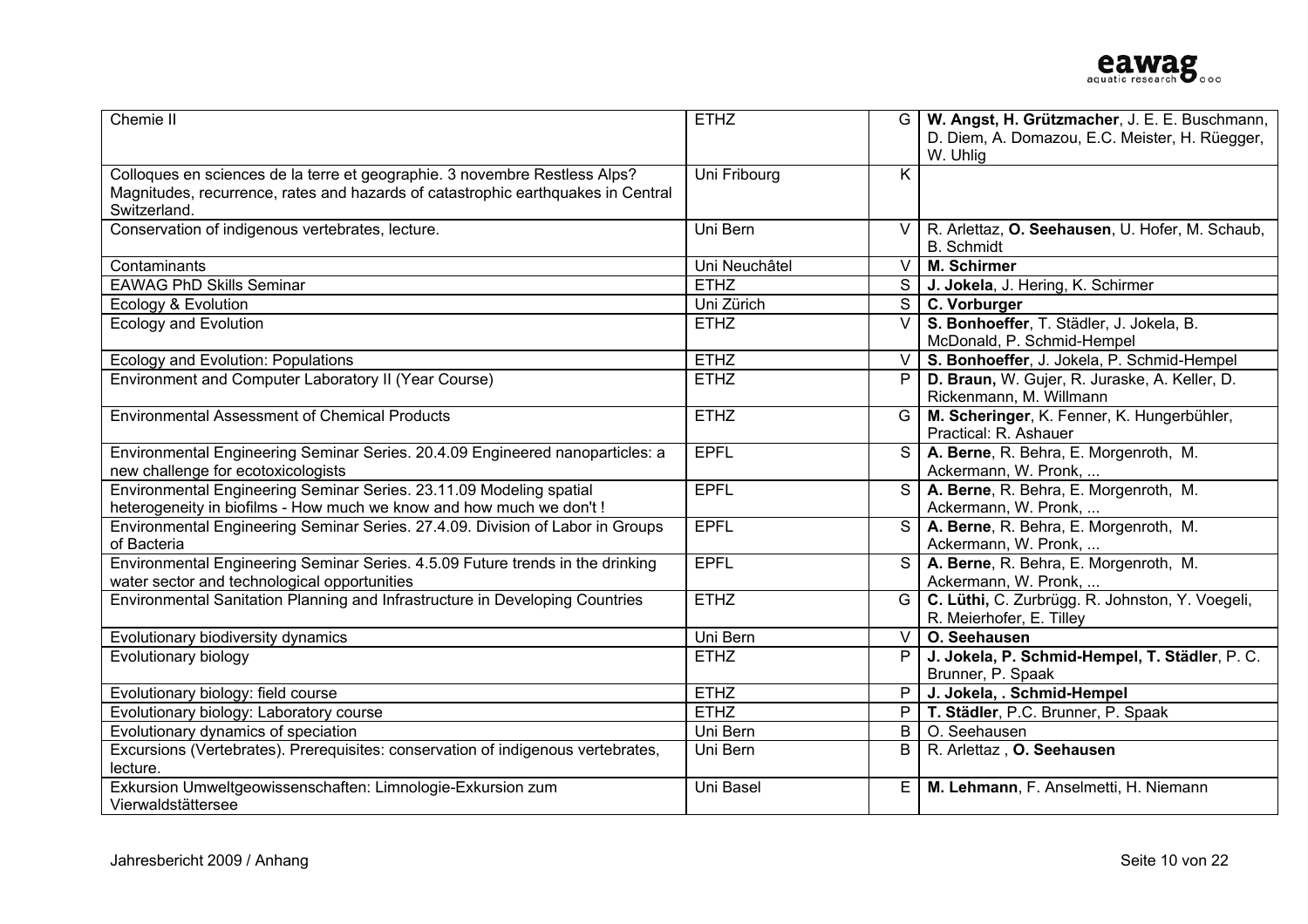| Fate, bioavailability and effects of contaminants                            | <b>ETHZ</b>                  |                | K. Schirmer, R. Eggen, R. Schwarzenbach             |
|------------------------------------------------------------------------------|------------------------------|----------------|-----------------------------------------------------|
| Field Camp Hydrogeology                                                      | Uni Neuchâtel                | P              | <b>M. Schirmer</b>                                  |
| Fish Management                                                              | <b>ETHZ</b>                  | P              | A. Peter                                            |
| <b>General and Environmental Toxicology</b>                                  | <b>ETHZ</b>                  | $\vee$         | M. Arand, R. Eggen, K. Hungerbühler, H. Nägeli,     |
|                                                                              |                              |                | B. B. Stieger                                       |
| Graduate research seminar, FS                                                | Uni Bern                     | S              | O. Seehausen                                        |
| Graduate research seminar, HS                                                | Uni Bern                     |                | S   O. Seehausen                                    |
| <b>Groundwater Chemistry</b>                                                 | <b>ETHZ</b>                  |                | $G \mid E$ . Hoehn                                  |
| Grundkurs Umweltwissenschaften: Ökologie: Urbane Chemikalien als             | Uni Fribourg                 | V <sub>1</sub> | H. Völkle, H. Müller-Schärer, A. Alder,             |
| Verunreinigungen in Abwasser und Gewässer                                    |                              |                |                                                     |
| Grundlagen der Umweltchemie und Ökotoxikologie                               | <b>ETHZ</b>                  |                | G   K. Fenner, R. Eggen, J. Hollender               |
| Grundlagen in der Ökotoxikologie                                             | <b>ETHZ</b>                  |                | $\overline{V \mid R}$ . Eggen, K. Schirmer          |
| Hydrosphäre                                                                  | <b>ETHZ</b>                  |                | $\overline{\vee}$ <b>R. Kipfer</b> , P. Bayer       |
| Infrastructure Systems in Urban Water Management                             | <b>ETHZ</b>                  |                | G   M. Maurer                                       |
| Innovationsprozesse in Infrastruktursektoren                                 | Uni Luzern                   |                | S J. Markard                                        |
| Innovationssysteme und nachhaltiger Sektorwandel                             | Uni Bern                     |                | $V$ B. Truffer, C. Binz                             |
| Instrumentation et simulation des STEPs                                      | <b>EPFL</b>                  |                | G   H. Siegrist, M. Deront                          |
| <b>Integrated Practical Aquatic Ecology</b>                                  | <b>ETHZ</b>                  | $\overline{P}$ | J. Jokela                                           |
| Integrated Water Resource Management (IWRM) in the context of Developing and | <b>Berner Fachhochschule</b> | B              | K. Wüthrich, C. Zurbrügg, A. Wüest                  |
| <b>Transition Countries</b>                                                  |                              |                |                                                     |
| Integrative Risk Management and Governance                                   | <b>ETHZ</b>                  |                | S   A. Klinke                                       |
| Integrierte Exkursionen                                                      | <b>ETHZ</b>                  |                | P   F. Anselmetti, A Gilli                          |
| Integrierte Übungen mit realen Daten von Gewässern                           | <b>ETHZ</b>                  |                | $\overline{P}$ R. Kipfer                            |
| Introduction to literature analysis                                          | Uni Bern                     |                | $\overline{S}$ H. Araki, B Taborsky                 |
| Journal club macroevolution, seminar, FS                                     | Uni Bern                     |                | S   O. Seehausen                                    |
| Journal club macroevolution, seminar, HS                                     | Uni Bern                     |                | S   O. Seehausen                                    |
| Labor für Umweltingenieurwissenschaften II                                   | <b>ETHZ</b>                  | P              | D. Braun, M. Bucheli, M.-A. Böhler, F. Pelliciotti, |
|                                                                              |                              |                | S. Rubli                                            |
| Landfilling, Nuclear Repositories and Contaminated Sites                     | <b>ETHZ</b>                  |                | G   A. Johnson, W. Hummel, L. M. Plötze             |
| Landfills & deep geological disposal                                         | <b>ETHZ</b>                  |                | G   A. Gautschi, E. Hoehn                           |
| Lecture series in Ecology and Evolution, seminar, FS                         | Uni Bern                     | $\overline{s}$ | R. Arlettaz, L. Excoffier, M. Güntert, W. Nentwig,  |
|                                                                              |                              |                | H. Richner, O. Seehausen, M. Taborsky               |
| Lecture series in ecology and evolution, seminar, HS                         | Uni Bern                     | $\overline{s}$ | R. Arlettaz, L. Excoffier, M. Fischer, M.           |
|                                                                              |                              |                | Güntert, W. Nentwig, H. Richner, O.                 |
|                                                                              |                              |                | Seehausen, M. Taborsky                              |
| Limnogeology                                                                 | <b>ETHZ</b>                  |                | G   F. Anselmetti, A. Gilli, T. Kulbe               |
| Limnoökologie stehender und fliessender Gewässer                             | ETHZ / Uni Zürich            |                | $G$ H. Bürgi                                        |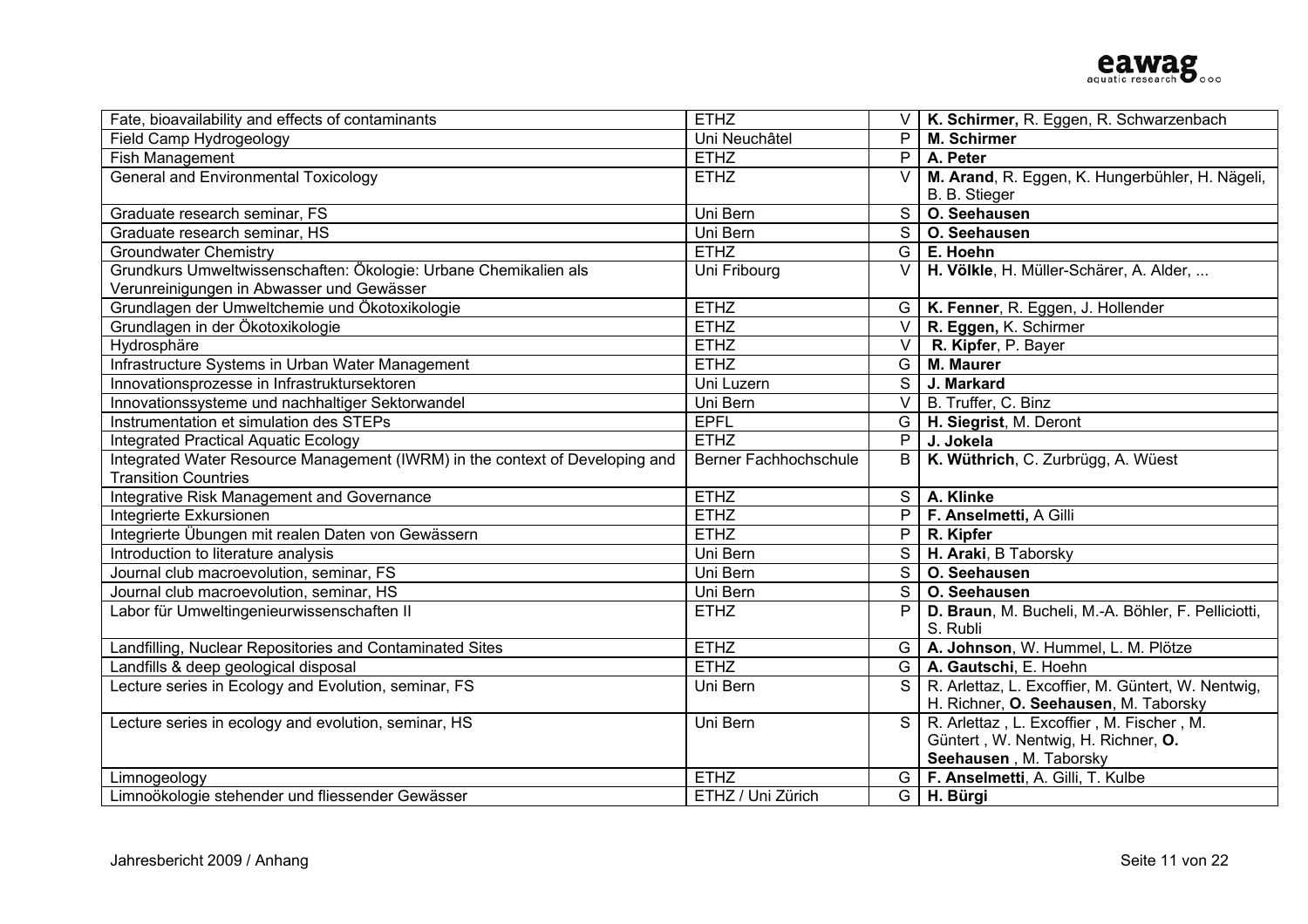| Management and restauration of aquatic systems                                 | <b>ETHZ</b>            |                | G   S. Rohde, H. Bürgi, A. Peter                    |
|--------------------------------------------------------------------------------|------------------------|----------------|-----------------------------------------------------|
| Management aquatischer Systeme                                                 | <b>ETHZ</b>            |                | G   A. Peter, C. Scheidegger, A. Wüest              |
| Methoden der Umweltingenieurwissenschaften                                     | <b>ETHZ</b>            | G              | S. Hellweg, P. Burlando, A. Grêt-Regamey, W.        |
|                                                                                |                        |                | Gujer, G. Nussbaumer                                |
| Microbial Growth and Stress                                                    | <b>ETHZ</b>            | $\vee$         | T. Egli                                             |
| Modellierung aquatischer Oekosysteme                                           | <b>ETHZ</b>            |                | G   P. Reichert, N.I. Schuwirth                     |
| Modellierung von Mensch-Umweltsystemen am Beispiel Ressourcenmanagement        | <b>ETHZ</b>            |                | $G \mid C$ . R. Binder, H.-P. Bader                 |
| Molecular Ecotoxicology                                                        | <b>ETHZ</b>            | P              | K. Schirmer, R. Eggen                               |
| Nachhaltiges Bauen: Forum Chriesbach                                           | Hochschule für Technik | $\vee$         | P. Hardegger, T. Lichtensteiger                     |
|                                                                                | Rapperswil             |                |                                                     |
| Naturwissenschaftliche Grundlagen der Allgemeinen Ökologie                     | Uni Bern               | $\vee$         | R. Kaufmann-Hayoz, O. Seehausen, weitere            |
|                                                                                |                        |                | Dozierende                                          |
| Oekologie: Aquatische und terrestrische Systeme, inkl. Exkursionen             | <b>ETHZ</b>            |                | G   H. Bürgi, P. Edwards                            |
| Offenes NLU-Kolloquium: Grundlagen und Anwendungen im Natur-, Landschafts-     | Uni Basel              |                | K   P. Nagel, B. Baur, C. Lüthi, M. Döring,         |
| und Umweltschutz. 16.11.09: Wasser und Abwasserprobleme im uranen Afrika       |                        |                |                                                     |
| Ökologie natürlicher Gewässer                                                  | <b>ETHZ</b>            |                | $G$   H. Bürgi                                      |
| Populationsbiologie                                                            | <b>ETHZ</b>            |                | V   P. Schmid-Hempel, J. Jokela, R. R. Regös        |
| Populationsbiologischer Feldkurs                                               | <b>ETHZ</b>            |                | $P$   P. Schmid-Hempel, J. Jokela                   |
| Praktikum Aquatische Systeme                                                   | <b>ETHZ</b>            | P              | B. Wehrli, D. Diem, E. Durisch-Kaiser, J.           |
|                                                                                |                        |                | Hollender, J. Jokela, R. Kipfer                     |
| Praktikum Mikrobiologie                                                        | <b>ETHZ</b>            |                | $P$   T. Egli, M. Ackermann                         |
| Process Engineering I (Biological Wastewater Treatment)                        | <b>ETHZ</b>            | G              | W. Gujer, E. Morgenroth                             |
| Process Engineering II                                                         | <b>ETHZ</b>            |                | G   H. Siegrist, M. Boller, K.M. Udert              |
| Projektgruppe Fachrichtung Sozialpsychologie: Veränderung von Alltagsverhalten | Uni Zürich             | $\cup$         | Hans-Joachim Mosler, Robert Tobias                  |
| Quantification and reduction of diffuse pollution                              | <b>ETHZ</b>            |                | G   C. H. Stamm, E. Frossard, W. Richner, H. Singer |
| Quantitative methods II                                                        | <b>EPFL</b>            | G              | J.S. Arey, D.A. Barry                               |
| Sanitary engineering in developing countries                                   | <b>EPFL</b>            | G              | C. Zurbrügg, C. Lüthi, E. Tilley, R. Johnston, Y.   |
|                                                                                |                        |                | Voegeli                                             |
| Semesterarbeit in Biologie I                                                   | Uni Bern               | F              | R. Arlettaz, W. Nentwig, H. Richner, O.             |
|                                                                                |                        |                | Seehausen, M. Taborsky, L. Excoffier                |
| Semesterarbeit in Biologie II                                                  | Uni Bern               | F <sub>1</sub> | R. Arlettaz, W. Nentwig, H. Richner, O.             |
|                                                                                |                        |                | Seehausen, M. Taborsky, L. Excoffier                |
| Seminar für Bachelorstudierende: Aquatische Systeme                            | <b>ETHZ</b>            | S              | B. Wehrli, E. Durisch-Kaiser, G. Furrer, J.         |
|                                                                                |                        |                | Hollender, K. Schirmer                              |
| Seminar in Hydrologie                                                          | <b>ETHZ</b>            | $\overline{s}$ | P. Burlando, W. P. Balderer, C. Hegg, E. Hoehn,     |
|                                                                                |                        |                | W. Kinzelbach, S. Löw, C. Schär, S. I.              |
|                                                                                |                        |                | Seneviratne, F. Stauffer                            |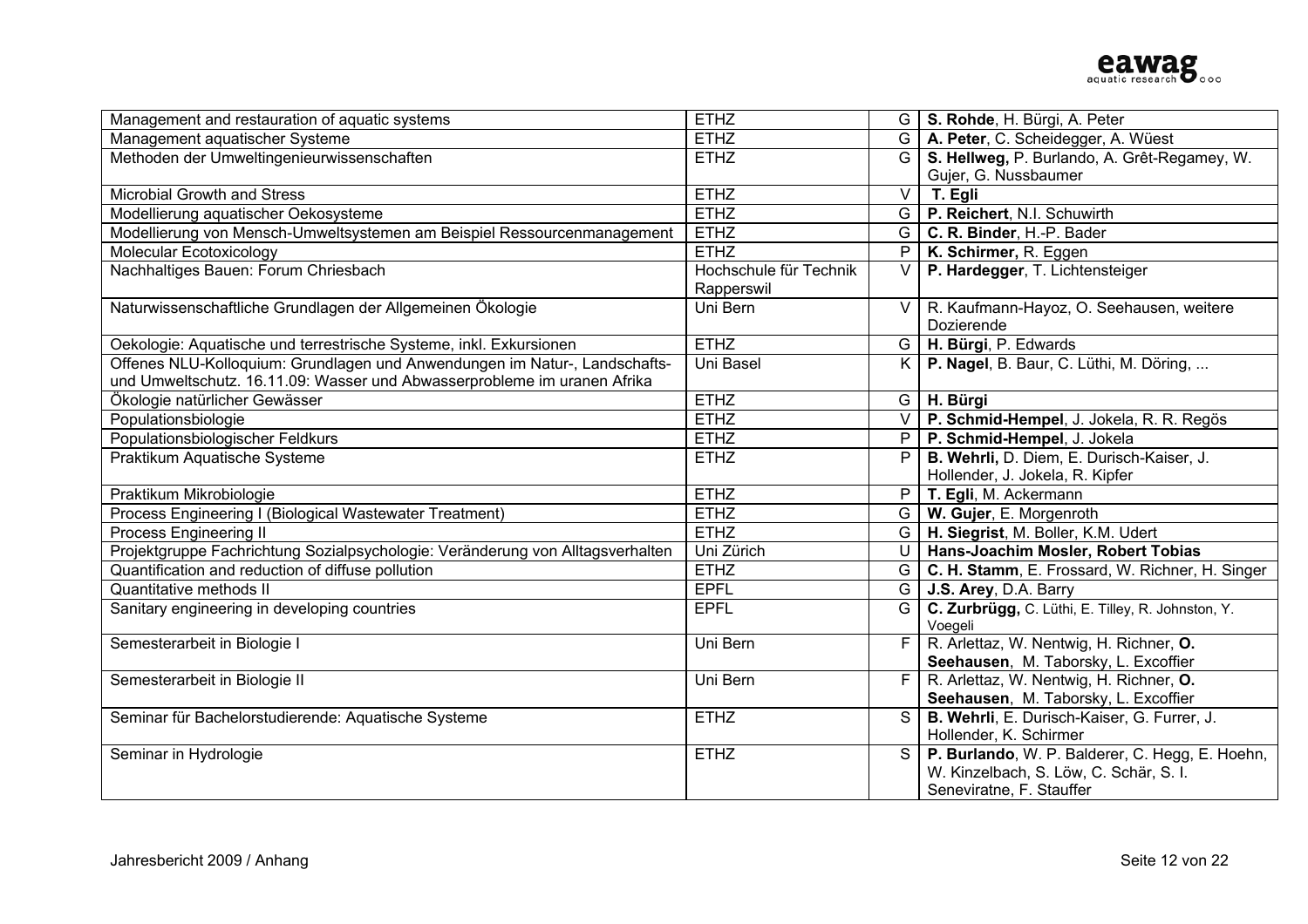| Seminar Umweltingenieurwissenschaften                                          | <b>ETHZ</b>                  |                          | S   P. Burlando, W. Gujer, S. Hellweg, W.          |
|--------------------------------------------------------------------------------|------------------------------|--------------------------|----------------------------------------------------|
|                                                                                |                              |                          | Kinzelbach                                         |
| Siedlungswasserbau: Forum Chriesbach                                           | <b>ZHAW</b>                  |                          | V   H.P. Diener, T. Lichtensteiger                 |
| Siedlungswasserwirtschaft GZ, level Bachelor                                   | <b>ETHZ</b>                  |                          | $G$   W. Gujer                                     |
| Siedlungswasserwirtschaft GZ, level Master                                     | <b>ETHZ</b>                  |                          | G   W. Gujer                                       |
| Siedlungswasserwirtschaft II                                                   | <b>ETHZ</b>                  |                          | G   W. Gujer, S. J. Burckhardt, E. Morgenroth      |
| Solid Waste Management Comparing Switzerland with Developing Counries (MAS     | <b>Berner Fachhochschule</b> | B                        | D. Boermann, C. Zurbrügg                           |
| Sustainable Development in Architecture)                                       |                              |                          |                                                    |
| Spezielle Kapitel der Umweltpsychologie                                        | Uni Zürich                   | $\vee$                   | <b>Hans-Joachim Mosler</b>                         |
| Stable and Radiogenic Isotopes                                                 | <b>ETHZ</b>                  |                          | P C. Schubert, J. Beer, R. Kipfer                  |
| Stoffwechsel von Mikroorganismen                                               | ETHZ                         |                          | V   H. Bürgmann                                    |
| Summer School on Environmental Fluid Mechanics                                 | Universidad de Chile         |                          | B   G. Jirka, P. Davies, G. Lawrence, H. Nepf, R.  |
|                                                                                |                              |                          | Stocker, A. Wüest                                  |
| Sustainability in water supply, water use and management of aquatic ecosystems | <b>ETHZ</b>                  |                          | $\overline{G}$ J. Hering                           |
| Systems Analysis and Mathematical Modeling in Urban Water Management           | <b>ETHZ</b>                  |                          | G   W. Gujer                                       |
| Taxonomie aquatischer Kryptogamen und Invertebraten                            | <b>ETHZ</b>                  |                          | G J. Jokela                                        |
| Techniques de traitement des eaux usées domestiques                            | Université Cheikh Anta       | V.                       | M. Mbéguéré                                        |
|                                                                                | DIOP de Dakar                |                          |                                                    |
| Term Paper 1: Writing                                                          | <b>ETHZ</b>                  | $\cup$                   | B. Wehrli, M. Ackermann, N. Gruber, J. Hering,     |
|                                                                                |                              |                          | R. Kretzschmar, R. Schwarzenbach, J. Zeyer         |
| Term paper 2: Seminars                                                         | <b>ETHZ</b>                  | S <sub>1</sub>           | B. Wehrli, N. Gruber, J. Hering, C. Mikutta, R.    |
|                                                                                |                              |                          | Schwarzenbach, J. Zeyer                            |
| The Science and Politics of International Water Management, Part II            | <b>ETHZ</b>                  |                          | S   T. Bernauer, D. Senn, B. Wehrli                |
| Theorie und Praxis von Governance innerhalb und ausserhalb des                 | <b>ETHZ</b>                  | U                        | A. Klinke                                          |
| Nationalstaates                                                                |                              |                          |                                                    |
| Topics in ecosystem ecology                                                    | ETHZ / Uni Zürich            |                          | G   H.G.M. Olde Venterink, A. Fischlin, M. Gessner |
| <b>Trace Elements Laboratory</b>                                               | <b>ETHZ</b>                  |                          | P   A. Voegelin, C. Mikutta, K. Barmettler         |
| <b>Tracers in Biogeochemistry</b>                                              | <b>ETHZ</b>                  |                          | G   B. Wehrli, J. Beer, C. Schubert                |
| Transdisciplinary Seminar on Research for Sustainable Development              | <b>ETHZ</b>                  |                          | S   C. E. Pohl, A. Klinke, B. Truffer              |
| Transport and Mixing in Natural Waters                                         | <b>ETHZ</b>                  |                          | G   A. Wüest                                       |
| Urban agriculture: Reuse of organic waste.                                     | <b>Berner Fachhochschule</b> | $\leq$                   | H. Menzi, L. Plüss, D. Forster                     |
| Veränderung von Alltagshandeln                                                 | Uni Zürich                   | $\overline{\mathcal{S}}$ | <b>Hans-Joachim Mosler</b>                         |
| Water Resources and Drinking Water                                             | <b>ETHZ</b>                  | G                        | U. von Gunten, M. Berg, T. Egli, S. Hug, M.        |
|                                                                                |                              |                          | Schirmer                                           |
| Wetland and Groundwater Ecology                                                | <b>ETHZ</b>                  |                          | G   M. Gessner, T. Gonser, K. Tockner              |
| <b>Wetland Ecology</b>                                                         | <b>ETHZ</b>                  | G                        | M. Gessner, K. Tockner                             |
| Zoologie                                                                       | Uni Bern                     | $\overline{V}$           | R. Arlettaz, W. Nentwig, H. Richner, O.            |
|                                                                                |                              |                          | Seehausen, M. Taborsky, G. Heckel                  |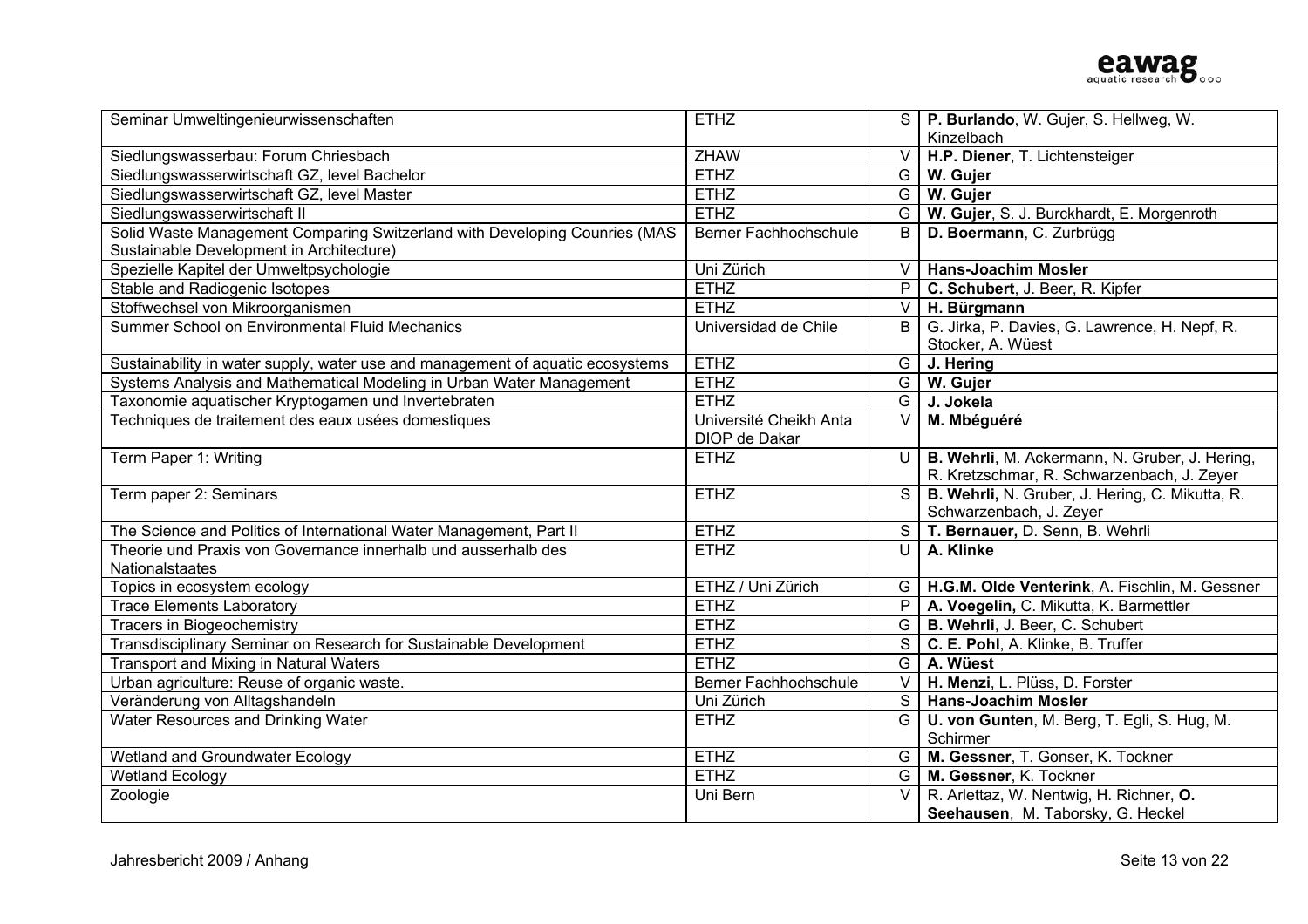# Praxisorientierte Eawag-Kurse (Peak) 2009

| <b>Datum</b>     | <b>Titel</b>                                                                               |
|------------------|--------------------------------------------------------------------------------------------|
| 05. - 06.02.2009 | Evolutionsökologie im Gewässerschutz                                                       |
| 16.09.2009       | Stoffflussanalyse und Modellierung                                                         |
| 23. - 24.09.2009 | Nachhaltige Strategie-entwicklung für die regionale Abwasser-wirtschaft                    |
| 28.10.2009       | Der Einsatz von umweltpsychologischen Massnahmen für Verhaltensänderungen im Umweltbereich |
| 03. - 05.11.2009 | Fische in Schweizer Gewässern                                                              |

#### Mitarbeit in Kommissionen 2009

| <b>Gremium</b>                                                                                                                               | <b>Funktion</b>             | <b>Namen</b>                                                                            |
|----------------------------------------------------------------------------------------------------------------------------------------------|-----------------------------|-----------------------------------------------------------------------------------------|
| "Hochschulgruppe Simulation" (HSGSim)                                                                                                        | Mitglied                    | Rieckermann Jörg, Dürrenmatt<br>David J.                                                |
| "Aqua Urbanica", joint conference on management of urban wet weather flows. Eawag -<br>TU Graz - TU Kaiserslautern - University of Innsbruck | <b>Scientific Committee</b> | Rieckermann Jörg                                                                        |
| 8th INTERNATIONAL WORKSHOP ON PRECIPITATION IN URBAN AREAS, St.<br>Moritz, Switzerland                                                       | Scientific committee        | Rieckermann Jörg                                                                        |
| Aguasan, Community of Practice, Switzerland                                                                                                  | Member                      | Johnston Rick, Luethi Christoph,<br>Tilley Elizabeth, Zurbrügg Chris,<br>Voegeli Yvonne |
| Appointment committee for advanced positions in biology at the University of<br>Gothenburg, Sweden                                           | Expert evaluator            | Behra Renata                                                                            |
| <b>Aquatic Geochemistry</b>                                                                                                                  | <b>Associate Editor</b>     | Wehrli Bernhard                                                                         |
| Arbeitsgruppe - Vegetationskontrolle                                                                                                         | Mitglied                    | Singer Heinz                                                                            |
| Arbeitsgruppe "PCB in Sedimenten", BafU-Bern                                                                                                 | Mitglied                    | <b>Sturm Michael</b>                                                                    |
| Arbeitsgruppe für Empfehlungen/Richtlinien zur UVC-Desinfektion in der<br>Wasserversorgung                                                   | Mitglied                    | <b>Bucheli Margarete</b>                                                                |
| Atlaskommission Hydrolog. Atlas der Schweiz HADES                                                                                            | Mitglied / Vertretung Eawag | <b>Bryner Andri</b>                                                                     |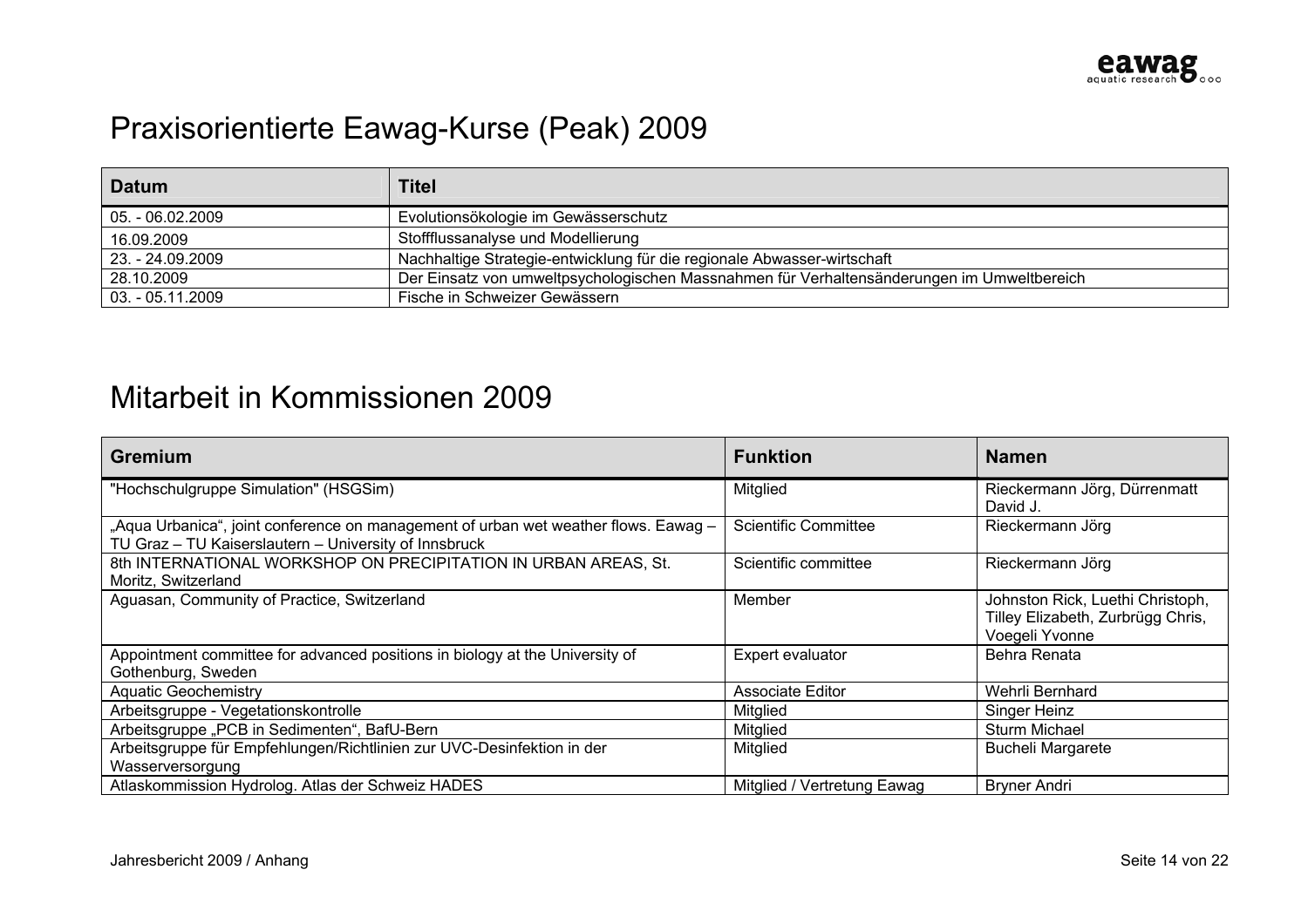

| AWEL, Abteilung                                                                                                                  | Studie/stellungsnahme zur     | Böhler Marc, Siegrist Hansruedi |
|----------------------------------------------------------------------------------------------------------------------------------|-------------------------------|---------------------------------|
|                                                                                                                                  | Problematik Kieselgur         |                                 |
| BAFU Arbeitsgruppe Endokrine Effekte                                                                                             | Mitglied                      | Suter MJ-F                      |
| Bafu Workgroup "Seebeurteilung" (surface waters)                                                                                 | Member                        | Jokela Jukka                    |
| BAFU/BAG - Expertengruppe im Rahmen des Aktionsplanes Nanotechnologie                                                            | Mitglieder der Expertengruppe | <b>Schirmer Kristin</b>         |
| BAFU: Arbeitsgruppe 2, 'Beobachtungsprogramme': Strategische Begleitgruppe-<br>Beobachung Grundwasser-Beobachtung Schweiz SBG-CH | Mit-Vorsitz                   | Hoehn Eduard                    |
| BAFU: Begleitgruppe "Integrales Flussgebietsmanagement"                                                                          | Mitglied                      | <b>Reichert Peter</b>           |
| BAFU: Beratendes Organ für Umweltforschung                                                                                       | Mitglied                      | <b>Reichert Peter</b>           |
| BAFU: Nationales Netz zur Beobachtung der Isotope im Wasserkreislauf                                                             | Mitglied                      | Kipfer Rolf                     |
| BAFU: Strategische Begleitgruppe Grundwasser-Beobachtung Schweiz SBG-CH                                                          | Mitglied                      | Kipfer Rolf                     |
| BAFU: Strategische Begleitgruppe Oberflächengewässer                                                                             | <b>Mitglied</b>               | <b>Reichert Peter</b>           |
| Bafu-Projekt Strategie MicroPoll, Projektteam                                                                                    | Mitglied                      | Goetz Christian                 |
| Begleitgruppe - Gewässerschutz an Bahnanlagen -                                                                                  | Mitglied                      | Singer Heinz                    |
| Begleitgruppe "Vollzugshilfe Umweltschutz in der Landwirtschaft"                                                                 | Mitglied                      | StammChristian                  |
| Begleitgruppe zur Umsetzung der Ammoniak-Strippanlage Kläranlage Kloten/Opfikon                                                  | beratende Kommission          | Böhler Marc, Siegrist Hansruedi |
| Berufungskommission der Initiative Nachhaltigkeitsforschung an der Leuphana                                                      | Mitglied                      | Hollender Juliane               |
| Universität Lüneburg                                                                                                             |                               |                                 |
| Beurteilungsgremium Energieversorgung Areal Empa/Eawag                                                                           | Mitglied                      | Güttinger Herbert               |
| Blue Ribbon Panel 'Blueprint for Change', Calgary, Canada                                                                        | Member                        | Larsen Tove                     |
| Board of Center of Excellence in Evolution Research, University of Jyväskylä                                                     | Member                        | Jokela Jukka                    |
| Board of Genetic Diversity Center                                                                                                | Member                        | Jokela Jukka                    |
| Board of Institute of Integrative Biology                                                                                        | Chair of insitute             | Jokela Jukka                    |
| Bodenkundliche Gesellschaft der Schweiz BGS, Bern                                                                                | Member                        | <b>Burkhardt Michael</b>        |
| <b>CCES</b> - Center for Genetic Diversity                                                                                       | Member Board of Founders      | Seehausen Ole                   |
| CEN TC139 WG10 "Leaching of Biocides from Architectural Coatings"                                                                | Invited expert                | <b>Burkhardt Michael</b>        |
| Center of Geosciences, Austrian Academy of Sciences                                                                              | Science Advisory Board member | Anselmetti Flavio               |
| Centre de ressources des technologies pour l'environnement, CRTE, Esch-sur-Alzette,                                              | <b>Berater</b>                | <b>Bader Hans-Peter</b>         |
| Luxembourg                                                                                                                       |                               |                                 |
| Chriesbach restoration                                                                                                           | Mitglied                      | Robinson Christopher            |
| Cichlid Genome Consortium                                                                                                        | Core group                    | Seehausen Ole                   |
| <b>CIPAIS</b>                                                                                                                    | Experte                       | Behra Renata                    |
| CIPEL "Commission Internationale pour la protection des eaux du Léman", groupe de                                                | Mitglied                      | <b>McArdell Christa</b>         |
| travail Micropolluants.                                                                                                          |                               |                                 |
| <b>CLIVAR/PAGES</b>                                                                                                              | Mitglied                      | Beer Jürg                       |
| Collaborative Research Project of Portuguese Foundation of Science and Technology                                                | Member Advisory Board         | <b>Gessner Mark</b>             |
| Commission for Oceanography and Limnology (COL), SANW                                                                            | Vizepräsident, Mitglied       | Anselmetti Flavio, Spaak Piet   |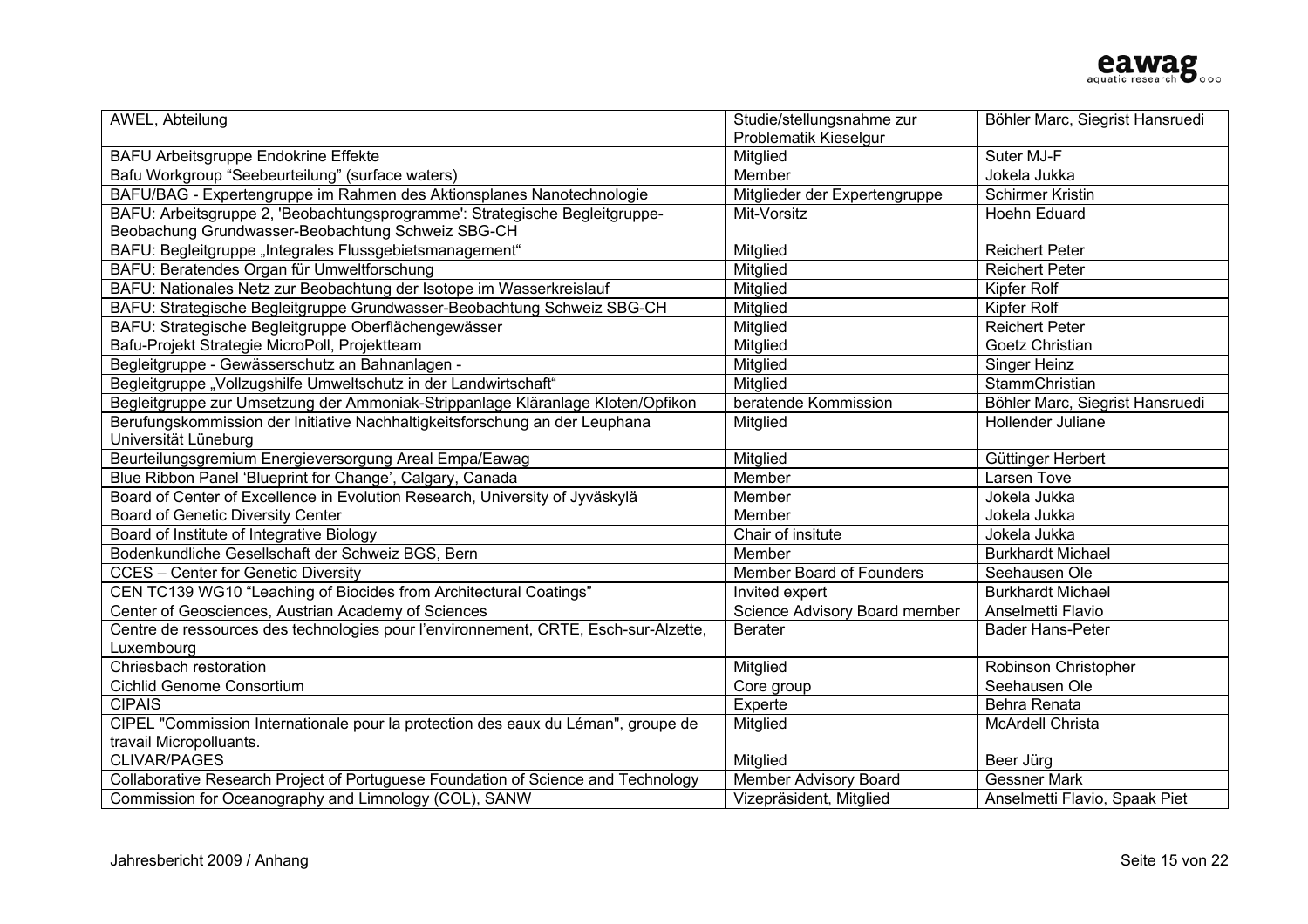| Council of the European Society for Evolutionary Biology                              | Member                       | Jokela Jukka             |
|---------------------------------------------------------------------------------------|------------------------------|--------------------------|
| CWG, Collaborative Working Group on Solid Waste Management in Low- and Middle-        | Member                       | Zurbrügg Chris,          |
| <b>Income Countries</b>                                                               |                              | Vögeli Yvonne            |
| Dechema-Expertenkreis "Pfad- und wirkungsspezifische Indikatorsubstanzen für          | Mitglied                     | Hollender Juliane        |
| Wasser- und Bodensysteme"                                                             |                              |                          |
| Deutsche Bodenkundliche Gesellschaft DBG, Oldenburg                                   | Member                       | <b>Burkhardt Michael</b> |
| Deutsche Vereinigung für Wasserwirtschaft, Abwasser und Abfall, Ausschuss 'Neuartige  | Mitglied                     | <b>Udert Kai</b>         |
| Sanitärsysteme', Arbeitsgruppe 'Technik' (DWA AG KA-1.1)                              |                              |                          |
| <b>Dutch Environmental Assessment Committee</b>                                       | <b>External expert</b>       | <b>Wüest Alfred</b>      |
| D-UWIS Wirtschaftsbeirat                                                              | Member                       | Jokela Jukka             |
| DVGW Spezialistengruppe: Membran- und Feinfiltration                                  | Mitglied                     | Pronk Wouter             |
| DVGW: Technische Kommission Wasserbehandlung                                          | Gast                         | von Gunten Urs           |
| Eawag EPP Umbrella Program Committee                                                  | Member                       | Seehausen Ole            |
| Eawag Partnership Program for Developing Countries                                    | Mitglied                     | Mosler Hans-Joachim      |
| Eawag Search Committee GL Invasion Biology                                            | Member                       | Seehausen Ole            |
| Eawag Search Committee GL Theoretical Evolutionary Ecosystems Ecology                 | Chair                        | Seehausen Ole            |
| EPSRC Interdisciplinary Network: Mathematical Models and Experimental Microbial       | Mitglied                     | Ackermann Martin         |
| Systems: Tools for Studying Evolution.                                                |                              |                          |
| ESF Networking Program Frontiers in Speciation Research                               | Steering Board Member, Swiss | Seehausen Ole            |
|                                                                                       | NF representative            |                          |
| ETH-Kommission des Personalverband des Bundes                                         | Mitglied                     | <b>Kistler David</b>     |
| European Association of Geochemistry, EAG                                             | Councilor                    | Wehrli Bernhard          |
| European Environmental Citizens' Organization for Standardization (ECOS), Brussels    | Expert                       | <b>Burkhardt Michael</b> |
| European Photochemistry Association, Executive Committee                              | Mitglied                     | Canonica Silvio          |
| Executive board of the International Society of Trace Element Biogeochemistry (ISTEB) | Member-at-large              | Sigg Laura               |
| Executive Committee (EC) International Continental Scientific Drilling Program (ICDP) | Member                       | <b>Sturm Michael</b>     |
| External Review Panel to Tahoe Environmental Research Facility; University of         | Member of Review Panel       | <b>Wüest Alfred</b>      |
| California; Davies                                                                    |                              |                          |
| F&E Konsortium Cleantech                                                              | Mitglied                     | Siegrist Hansruedi       |
| Fachkommission der Deutschen Forschungsgemeinschaft für die Exzellenzinitiative       | Mitglied                     | Sigg Laura               |
| Faculty 1000 Biology                                                                  | Member of Ecology Section    | <b>Gessner Mark</b>      |
| Faculty Promotion Committee Prof. ass. Thomas Wihler                                  | Member                       | Seehausen Ole            |
| Faculty Research Quality Evaluation Committee, Uni Bern                               | Rep for Dept Biology         | Seehausen Ole            |
| Faculty Teaching Quality Evaluation Committee, Uni Bern                               | Rep for Dept Biology         | Seehausen Ole            |
| FIBER (Fischereiberatung)                                                             | <b>Adjunct Member</b>        | Seehausen Ole            |
|                                                                                       | Lenkungsausschuss            |                          |
| First international conference on sustainability transitions                          | Member of the program        | <b>Truffer Bernhard</b>  |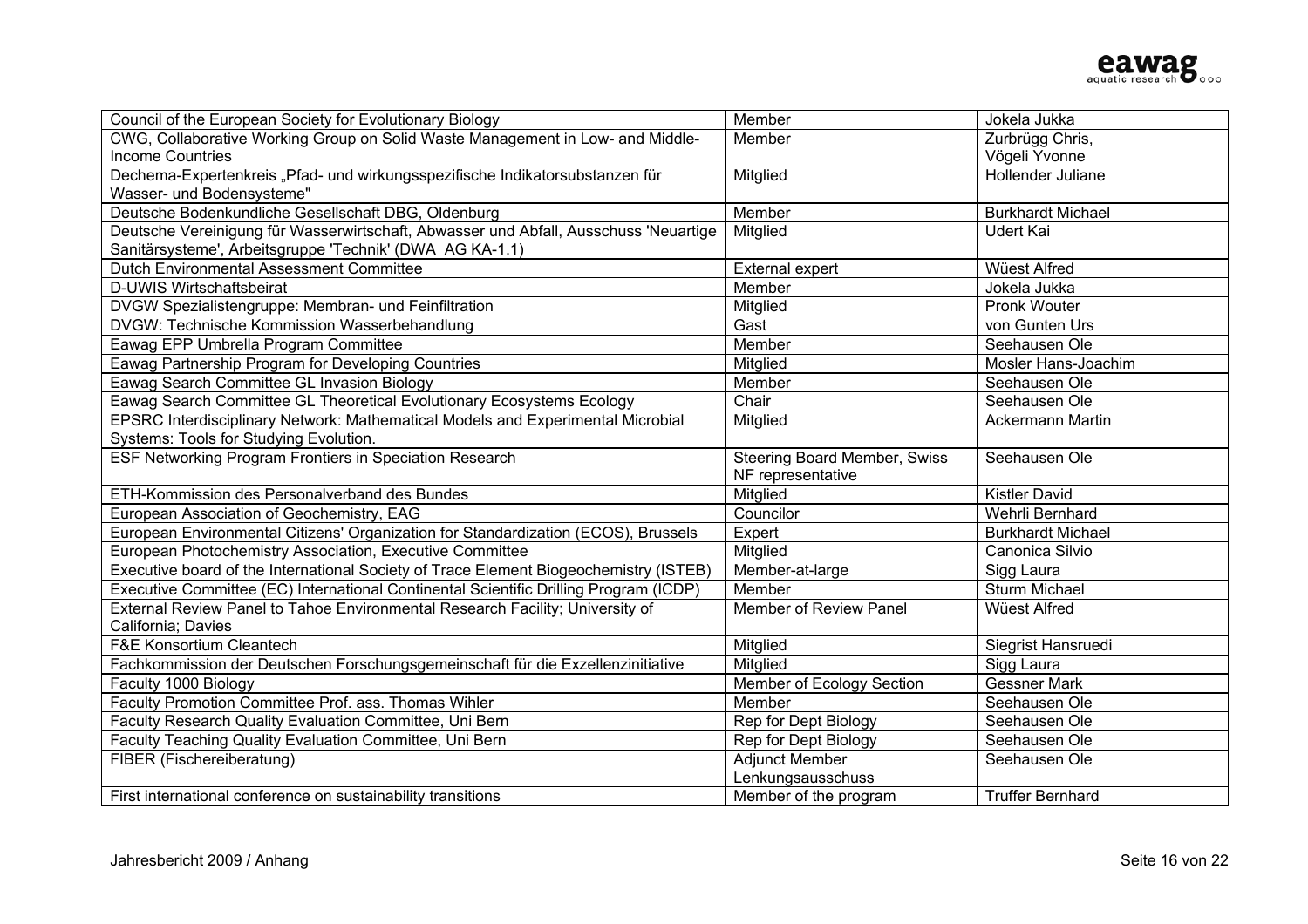

|                                                                                     | committee                            |                                |
|-------------------------------------------------------------------------------------|--------------------------------------|--------------------------------|
| FOK, Swiss National Park                                                            | Mitglied                             | Robinson Christopher           |
| Fondation Bois Chamblard, EPFL                                                      | Board member                         | Wehrli Bernhard                |
| Fonds National de la Recherche, Luxembourg, Panel "Sustainable Resources            | Rapporteur                           | Sigg Laura                     |
| Management"                                                                         |                                      |                                |
| Forschungskommission Eawag/WSL                                                      | Vorsitz, Mitglied                    | Beer Jürg, Mosler Hans-Joachim |
| Forschungskommission Empa                                                           | Mitglied                             | Eqli Thomas                    |
| <b>GCOS Schweiz: Global Climate Observing System</b>                                | Experte                              | Livingstone David              |
| German Water Association (DWA Fachausschuss KA1: "Neue Sanitärsysteme").            | Member                               | <b>Maurer Max</b>              |
| Specialist groups KA1.4                                                             |                                      |                                |
| German Water Association (DWA Fachausschuss KA1: "Neue Sanitärsysteme").            | Member                               | <b>Maurer Max</b>              |
| Specialist groups KA1.8                                                             |                                      |                                |
| <b>GLEON: Global Lake Ecological Observatory Network</b>                            | Mitglied                             | Livingstone David              |
| <b>Global Water Systems Project</b>                                                 | Scientific Steering committee        | Hong Yang                      |
|                                                                                     | member (involved in several          |                                |
|                                                                                     | global initiatives relating to water |                                |
|                                                                                     | availability and water needs)        |                                |
| Gruppierung der Gewässer- und Umweltschutzlaboratorien (Lab'Eaux)                   | Mitglied                             | <b>Kistler David</b>           |
| Höhere Fachprüfung Laborantin/Laborant (HFP)                                        | Fachexperte                          | <b>Kistler David</b>           |
| IGKB, Fachbereich See                                                               | Mitglied                             | Spaak Piet                     |
| IGKB, Internationale Gewässerschutz Kommission Bodensee                             | Sachverständigenkreis                | <b>Wüest Alfred</b>            |
| <b>IKUB</b>                                                                         | Mitglied                             | Behra Renata                   |
| Institut Catala de Recerca de l'Aigua (ICRA) Girona, Spanien                        | Scientific Committee (Miglied)       | Egli Thomas                    |
| INTERDISCIPLINARY INTEREST GROUP ON THE ASSESSMENT OF COMMUNITY                     | Chair                                | Rieckermann Jörg               |
| DRUG USE BASED ON WASTEWATER ANALYSIS                                               |                                      |                                |
| International Advisory Board (BMBF-Projekt "Obesity")                               | Mitglied                             | <b>Klinke Andreas</b>          |
| International Society for Environmental Biotechnolgy                                | <b>Mitglied Board</b>                | Egli Thomas                    |
| International Society for Microbial Ecology                                         | Ambassador                           | Egli Thomas                    |
| International Water Association (IWA), London                                       | Mitglied                             | Morel Antoine, Zurbrügg Chris, |
|                                                                                     |                                      | <b>Burkhardt Michael</b>       |
| International Water Association specialist group 'IWA Design and Operational        | Member                               | Maurer, Max                    |
| Uncertainty Task Group'.                                                            |                                      |                                |
| ISWA Internat. Solid Waste Association - Switzerland,                               | Vorstandsmitglied                    | Zurbrügg Chris                 |
| ISWA International Solid Waste Association - Vienna, Forum Developing Countries     | Delegationsmitglied, Mitglied der    | Zurbrügg Chris, Vögeli Yvonne  |
|                                                                                     | Working Group on Biological          |                                |
|                                                                                     | Treatment                            |                                |
| IWA specialist group: Nano and Water - Application of Nanoparticles, Nanoengineered | Vice Chair                           | Kaegi Ralf                     |
| Materials and Nanotechnology                                                        |                                      |                                |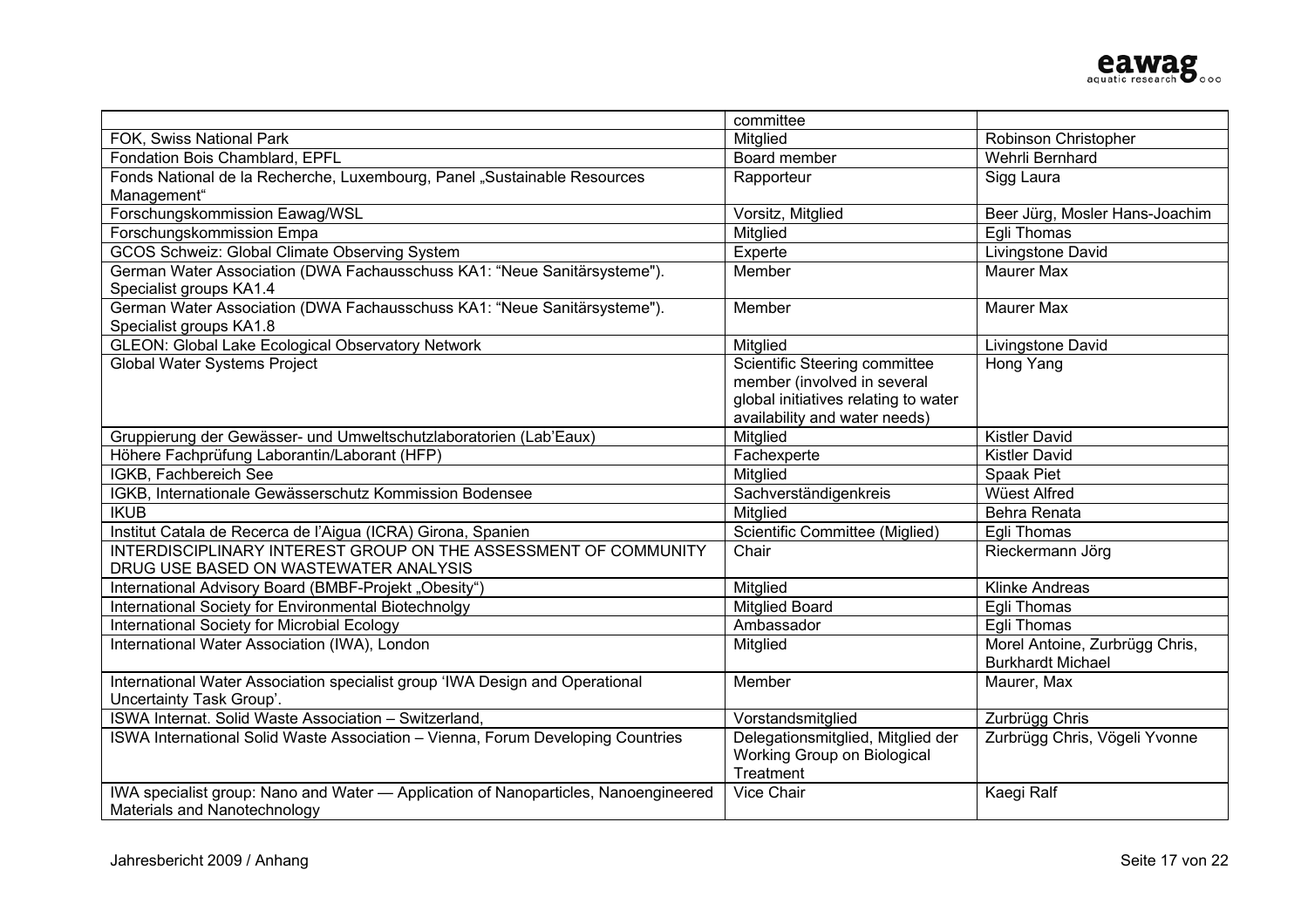| IWGDM International Working group on data and models                                               | Member                                           | Rieckermann, Jörg               |
|----------------------------------------------------------------------------------------------------|--------------------------------------------------|---------------------------------|
| KFPE Kommission für Partnerschaften in Entwicklungsländern                                         | Vorstandmitglied                                 | Zurbrügg Chris                  |
| KIU Kommission Infrastruktur und Umwelt, Sektorielle Normenkommission des SIA                      | Mitglied                                         | <b>Lichtensteiger Thomas</b>    |
| KNE: Kommission für Nukleare Entsorgung                                                            | Mitglied                                         | Johnson Annette; Kipfer Rolf    |
| Kommission Interuniversitäre Veranstaltungen, Uni & ETH Zürich, KIV                                | Mitglied                                         | Wehrli Bernhard                 |
| <b>Kreisgericht Rheintal</b>                                                                       | Expertenberatung                                 | <b>Pronk Wouter</b>             |
| Lehrabschlussprüfungen Chemielaborantlnnen (Kanton Zürich)                                         | Prüfungsexperte                                  | Schönenberger Rene              |
| LIAG: Lake Ice Analysis Group                                                                      | Mitglied                                         | Livingstone David               |
| Mikroverunreinigungen in den Gewässern aus diffusen Quellen Projektteam Bafu-<br>Projekt           | Mitglied                                         | Hollender Juliane               |
| Mikroverunreinigungen in den Gewässern- Strategie MicroPoll, Arbeitsgruppe                         | Mitglied                                         | Hollender Juliane, Goetz        |
| Beurteilungskonzept                                                                                |                                                  | Christian                       |
| Mikroverunreinigungen in den Gewässern-Strategie MicroPoll, Arbeitsgruppe<br>Technische Grundlagen | Mitglied                                         | Goetz Christian                 |
| <b>NADUF</b>                                                                                       | Mitglied der NADUF Gruppe                        | Hug Stephan                     |
| NADUF-Begleitgruppe                                                                                | Mitglied                                         | Stamm Christian                 |
| National Research Network of Austrian Science Fund: Linking microbial diversity and                | <b>Member Advisory Board</b>                     | <b>Gessner Mark</b>             |
| functions across scales and ecosystem                                                              |                                                  |                                 |
| Nationale Arbeitsgruppe "Spitalabwasser"                                                           | Leitung                                          | McArdell Christa                |
| NESCent (NSF) working group: Mathematical models, microbes & evolutionary                          | Mitglied                                         | Ackermann Martin                |
| NF ProDoc Population Genomics                                                                      | Research Module Leader                           | Seehausen Ole                   |
| <b>NORMAN</b> network                                                                              | Contact point for Switzerland                    | Hollender Juliane               |
| PhD defense committee, University of Girona, Spain                                                 | Examinator                                       | Behra Renata                    |
| Prüfungskommission Schweizerische PR Gesellschaft                                                  |                                                  | Poiger Anke                     |
| Pusch: Stiftung Praktischer Umweltschutz Schweiz                                                   | Präsident, Mitglied Stiftungsrat                 | Stamm Christian, Lichtensteiger |
|                                                                                                    | und Fachausschuss                                | Thomas                          |
| Resource Commission of D-UWIS                                                                      | Member                                           | Jokela Jukka                    |
| Review Panel; SSP program "Host-Parasite Coevolution"                                              | Panel member                                     | Jokela Jukka                    |
| SAC, zentrale Hüttenkommmission                                                                    | Mitglied                                         | Abegglen Christian              |
| SAGUF (Swiss association for environmental research)                                               | Member of the working group on<br>eco-innovation | <b>Truffer Bernhard</b>         |
| Sanitation 21. Core group of IWA task force on sustainable sanitation                              | Member                                           | Larsen Tove                     |
| SAS, Schweizerische Akkreditierungsstelle, Sektorkomitee Chemie                                    | <b>Mitglied</b>                                  | Berg Michael                    |
| Schweiz. Chemische Gesellschaft, Division Analytische Chemie                                       | Vorstandsmitglied (Kassier)                      | Suter MJ-F                      |
| Schweiz. Greinastiftung, Zürich                                                                    | Ausschuss Stiftungsrat                           | Wehrli Bernhard                 |
| Schweiz. Gruppe für Massenspektrometrie                                                            | Präsident                                        | Suter MJ-F                      |
| Schweiz. Nationalfonds                                                                             | <b>Mitglied Forschungsrat</b>                    | Wehrli Bernhard                 |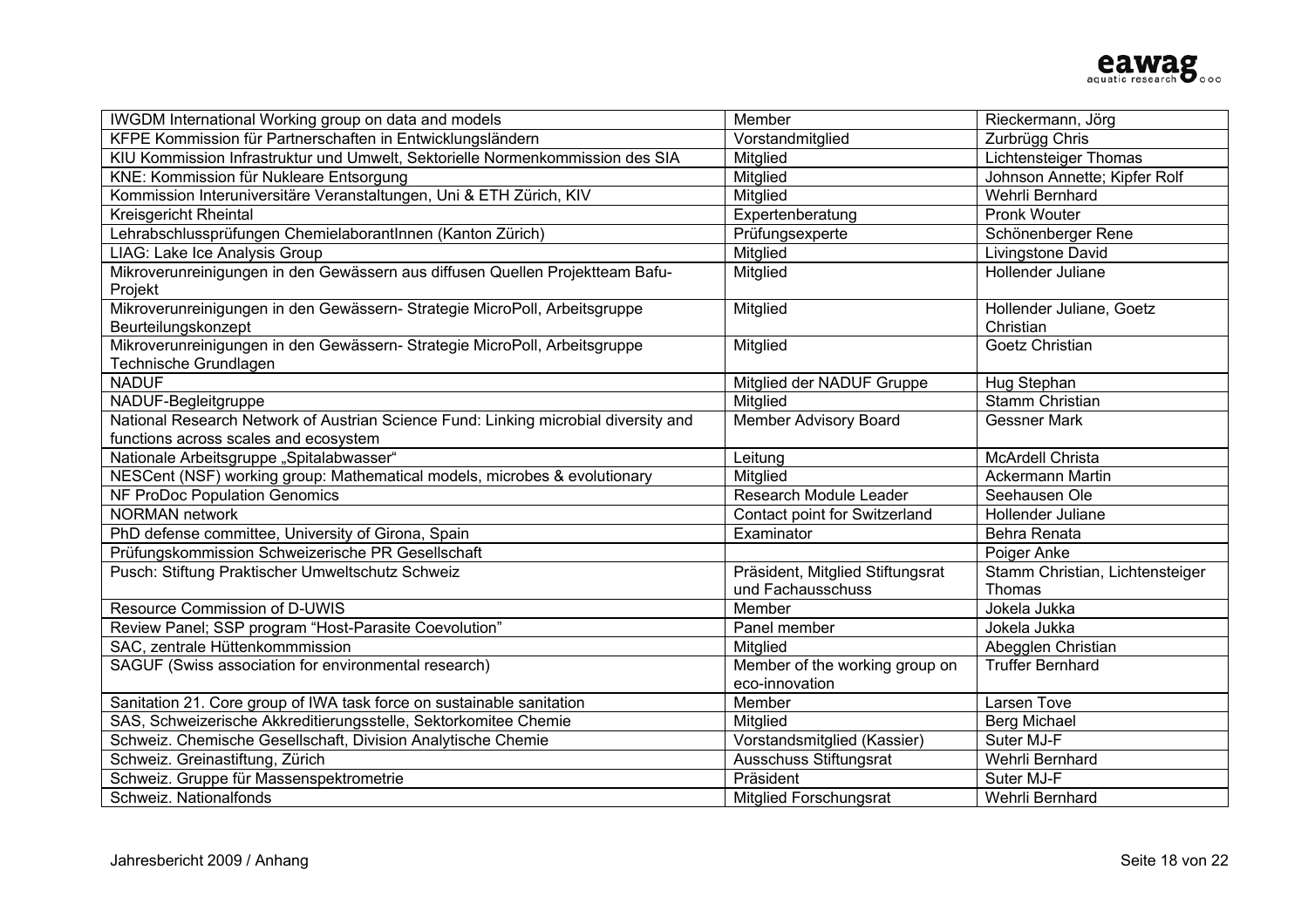

| Schweizer IWA Komitee und Koordinationsgruppe "Wasser-Abwasser" des VSA und           | Mitglied                         | Gujer Willi                      |
|---------------------------------------------------------------------------------------|----------------------------------|----------------------------------|
| des SVGW                                                                              |                                  |                                  |
| Schweizer Normen Verband SNV (TK 201 Nanotechnologie), Winterthur                     | Member                           | <b>Burkhardt Michael</b>         |
| Schweizer Verband der Umweltfachleute SVU-ASEP, Bern                                  | Member                           | <b>Burkhardt Michael</b>         |
| Schweizerische Arbeitsgemeinschaft für Spektrometrie und Elementanalytik (SASP)       | Mitglied                         | <b>Kistler David</b>             |
| Schweizerische Gesellschaft für Hydrogeologie: Arbeitsgruppe Grundwasser und Klima    | Mit-Vorsitz, Mitglied            | Hoehn Eduard                     |
| Schweizerische Gesellschaft für Mikrobiologie, Kommission für Allgemeine              | Mitglied                         | Egli Thomas                      |
| Mikrobiologie                                                                         |                                  |                                  |
| Schweizerische Vereinigung für Technologie-Transfer, SwiTT                            | Mitglied                         | Wiedmer Isabel                   |
| Schweizerischer Koordinationsausschuss für Biotechnologie                             | Mitglied                         | Egli Thomas                      |
| Science Advisory Group International Continental Drilling Program                     | Expert                           | Wehrli Bernhard                  |
| Selection Committee for the Sandec Tenure Track Position on 'Sanitation in Developing | Member                           | Larsen Tove                      |
| Countries'                                                                            |                                  |                                  |
| <b>SETAC Advisory group: Animal Alternatives</b>                                      | Member of Steering Committee     | <b>Schirmer Kristin</b>          |
| SETAC Advisory group: Mechanistic Effect Models for Ecological Risk Assessment of     | Member of Steering Committee     | Ashauer Roman                    |
| Chemicals                                                                             |                                  |                                  |
| SETAC steering committee of the Advisory Group "Mechanistic Effect Models for         | Member of steering committee     | Ashauer Roman                    |
| Ecological Risk Assessment of chemicals" (MEMERA)                                     |                                  |                                  |
| SETAC workshop on "Trait-based ecological risk assessment" (TERA), Burlington,        | Teilnehmer                       | Ashauer Roman                    |
| Canada                                                                                |                                  |                                  |
| SIL: International Society of Limnology                                               | Geschäftsführender               | Livingstone David                |
|                                                                                       | Landesvertreter                  |                                  |
| SNV, Schweizerische Normen Vereinigung                                                | Vorsitzender NK 107,             | Alder Alfredo                    |
|                                                                                       | Wasserbeschaffenheit             |                                  |
| Steuergruppe Energieversorgung Areal Empa/Eawag                                       | Mitglied                         | Güttinger Herbert                |
| Strategie-Kommission Insitut Forel, Universität Genf                                  | Mitglied                         | Wehrli Bernhard                  |
| Strategische Begleitgruppe Grundwasserbeobachtung, Gruppe Parameter                   | Mitglied                         | Hollender Juliane                |
| Sustainable Sanitation Alliance (Susana)                                              | Mitglied                         | Morel Antoine, Luethi Christoph, |
|                                                                                       |                                  | Tilley Elizabeth, Zurbrügg Chris |
| Sustainable transitions research network                                              | Member of the steering group     | <b>Truffer Bernhard</b>          |
| SVGW: Hauptkommission Wasser                                                          | Mitglied                         | von Gunten Urs                   |
| <b>Swiss Biodiversity Forum</b>                                                       | Member Plenum                    | <b>Gessner Mark</b>              |
| Swiss Committee on Polar and High Altitude Research                                   | Mitglied                         | Beer Jürg                        |
| Swiss Water Association (VSA), Zürich, Switzerland                                    | Member of the board of directors | <b>Maurer Max</b>                |
|                                                                                       | (Mitglied des Vorstandes)        |                                  |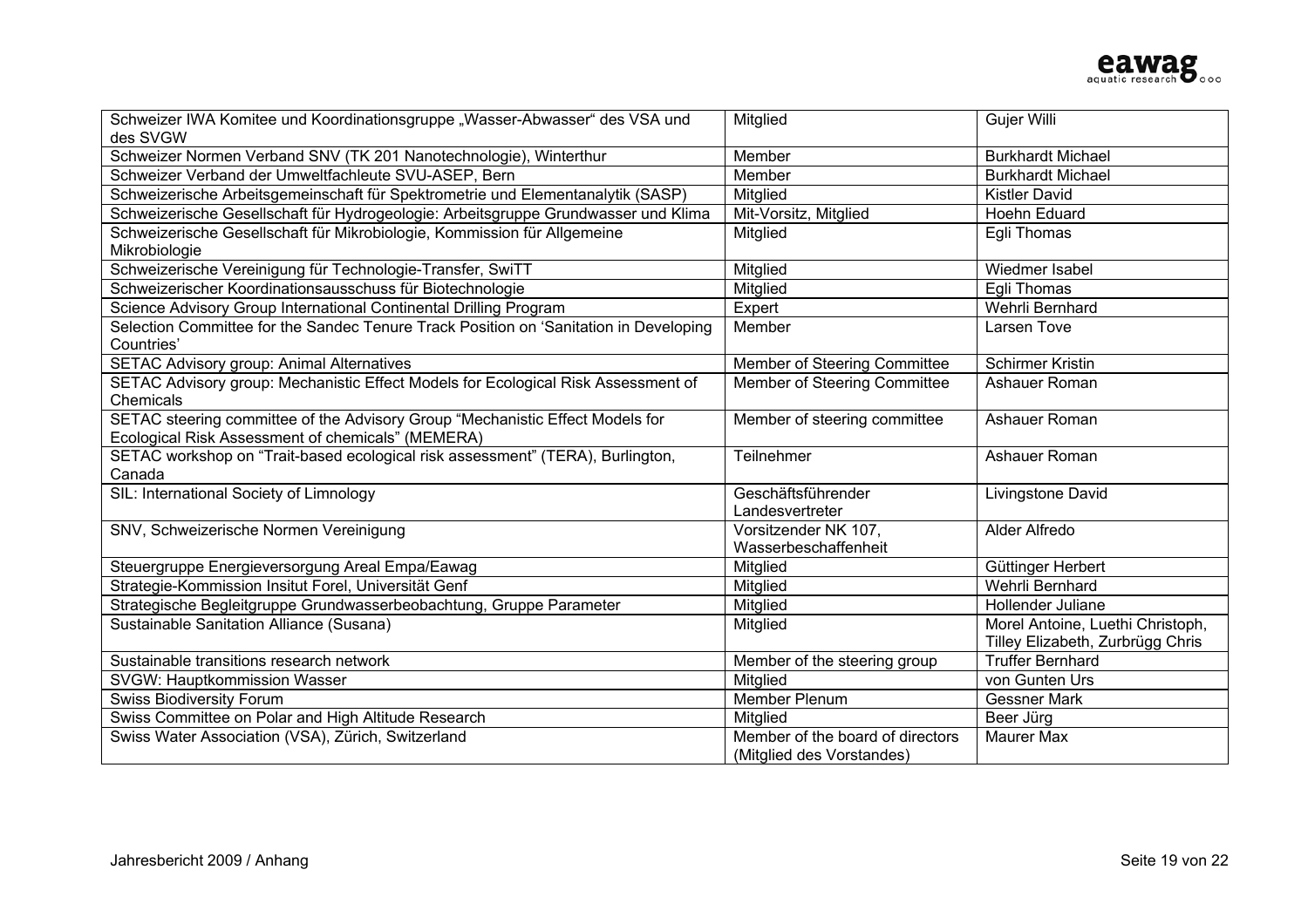

| Swiss Water Association (VSA), Zürich, Switzerland, task group "key performance                                                                 | Member                         | <b>Maurer Max</b>                |
|-------------------------------------------------------------------------------------------------------------------------------------------------|--------------------------------|----------------------------------|
| indicators" (Kennzahlenkommission)                                                                                                              |                                |                                  |
| SwissSed                                                                                                                                        | Vorstandsmitglied              | Anselmetti Flavio                |
| td-net (Transdisziplinaritätsnetzwerk Schweiz)                                                                                                  | Member of the scientific board | <b>Truffer Bernhard</b>          |
| The International Scientific Council for The Large Facility in Environmental Toxicology                                                         | Member                         | Behra Renata                     |
| and Ecotoxicology, Rovaltain, France                                                                                                            |                                |                                  |
| The Polar PAC Network                                                                                                                           | Mitglied                       | Hollender Juliane                |
| Unterrichtskommisison D-UWIS, ETH Zürich                                                                                                        | Mitglied                       | Wehrli Bernhard                  |
| US National Center for Ecological Analysis and Synthesis (NCEAS), Santa Barbara,<br>CA, 2009-2011. Flow experiments task force or working group | Mitglied                       | Robinson Christopher             |
| US NSF NCEAS working group Adaptive Radiation                                                                                                   | Member                         | Seehausen Ole                    |
| Vorstand Schweizerische Gesellschaft für Hydrologie und Limnologie (SGHL)                                                                       | Sekretärin Deutschschweiz      | Langhans Simone                  |
| VSA, Arbeitsgruppe "Analytikdaten ARA"                                                                                                          | Mitglied                       | Abegglen Christian               |
| VSA, Kommission Abwasser im ländlichen Raum                                                                                                     | Mitglied                       | Abegglen Christian               |
| VSA-Kommission "Genereller Entwässerungsplan"                                                                                                   | Mitglied                       | Rieckermann Jörg                 |
| Wasser-Agenda 21: Arbeitsgruppe Dialog Wasserkraft                                                                                              | Leiter der Arbeitsgruppe       | Vollenweider Stefan; Klinke      |
|                                                                                                                                                 |                                | Andreas                          |
| Wasser-Agenda 21: Arbeitsgruppe IEM                                                                                                             | Mitglied                       | Vollenweider Stefan              |
| Wasseragenda 21: Arbeitsgruppe Infrastrukturmanagement                                                                                          |                                | Truffer Bernhard, Störmer        |
|                                                                                                                                                 |                                | Eckhard                          |
| WasserCluster Lunz, Austrian Interuniversity Center for Aquatic Ecosystem Research                                                              | Member Advisory Board          | <b>Gessner Mark</b>              |
| Waste Management Lab, PSI                                                                                                                       | Member review panel            | Wehrli Bernhard                  |
| WHO Network for the promotion of household water treatment                                                                                      | Core member                    | Meierhofer Regula                |
| Wissenschaftlicher Beirat Helmholz-Zentrum für Umweltforschung (UFZ), Leipzig,                                                                  | Mitglied                       | <b>Reichert Peter</b>            |
| Deutschland                                                                                                                                     |                                |                                  |
| Wissernschaftlicher Beirat des Helmholtz Zentrums München                                                                                       | Gutachter                      | Wehrli Bernhard                  |
| World Bank Kivu methane extraction expert group                                                                                                 | Member                         | Schmid Martin, Wüest Alfred      |
| <b>World Toilet Organisation</b>                                                                                                                | Mitglied                       | Morel Antoine, Luethi Christoph, |
|                                                                                                                                                 |                                | Tilley Elizabeth, Zurbrügg Chris |
| ZAR: Zentrum für nachhaltige Abfall- und ressourcenbewirtschaftung, Kanton Zürich                                                               | <b>Mitglied</b>                | Johnson Annette                  |
| Zentrum für Angewandte Ökotoxikologie                                                                                                           | Mitglied beratende Gruppe      | <b>Schirmer Kristin</b>          |
| Zürcher Geologische Gesellschaft                                                                                                                | Vorstandsmitglied              | Anselmetti Flavio                |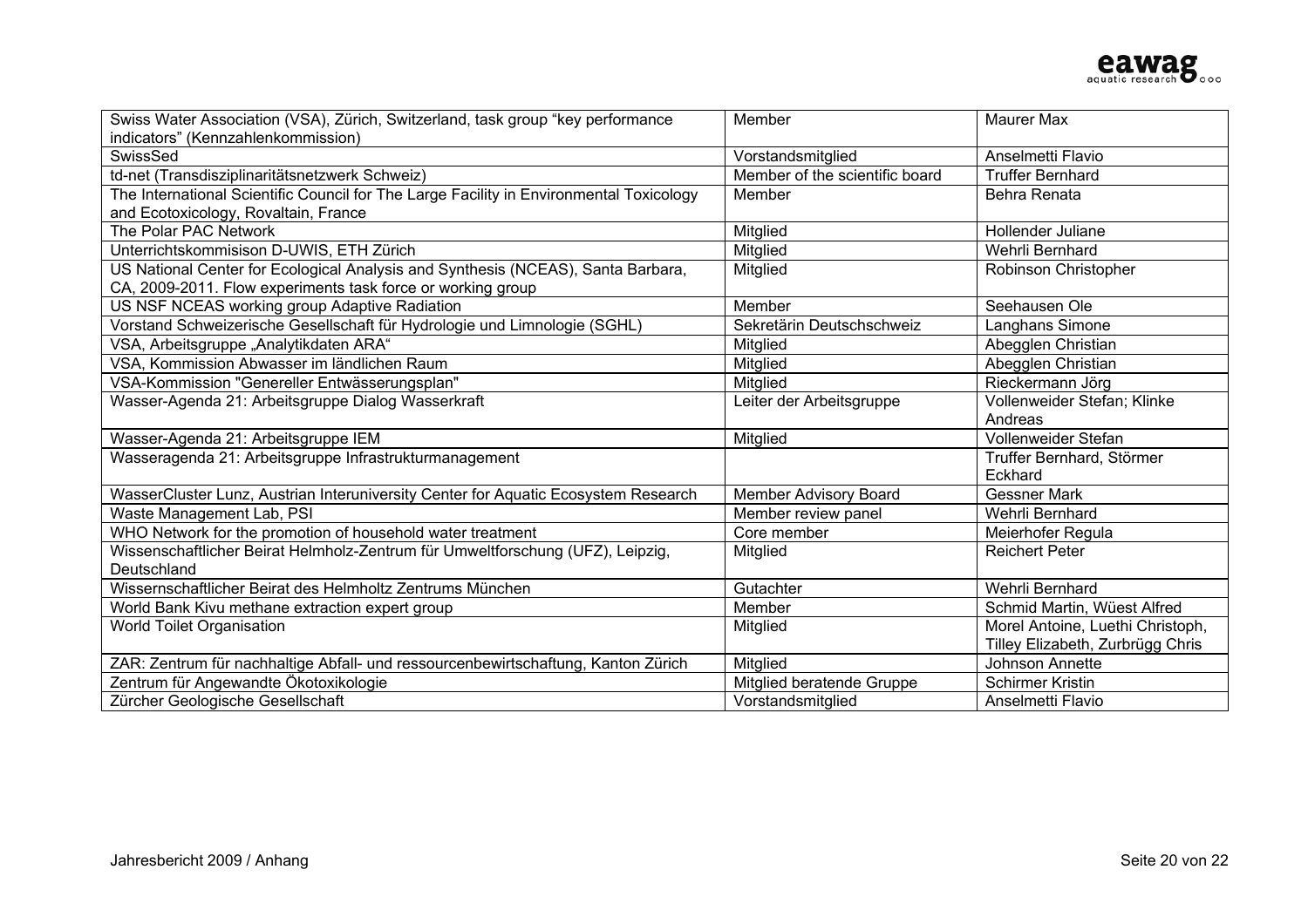#### Personalvertretung

Karin Ghilardi (administratives Personal), Jacqueline Traber und Alois Zwyssig (technisches Personal, inkl. Lehrlingswesen), Tom Gonser (wissenschaftliches Personal), Simon-Lukas Rinderknecht (Doktorierende; ab 1.4.2010 neu Rudolf Schnebeli); Vorsitz 2009: Alois Zwyssig.

# Komitee für Chancengleichheit und Genderfragen

Isabel Perego, Vorsitzende (Oekotoxzentrum); Andri Bryner (Stab); Janet Hering (Direktion); Rolf Kipfer (wissenschaftliche Abteilungsleitung); Gaby Mayer (Personalabteilung); Philippe Perisset (Support); Maria Alp (Doktorierende); Franziska Pfister (wissenschaftliche Administration); Silvia Bollhalder Lück (Technischer Mitarbeitende); Martin Schmid (Wissenschaft, Kastanienbaum); Nele Schuwirth (Wissenschaft, Postdoc); Laura Sigg (Wissenschaft); Elisabeth Tilley (Wissenschaft)

Koordination; Gleichstellungsbeauftragte: Natalija Miladinovic

### Ombudspersonen

Dübendorf: Claire Wedema und Mario Snozzi; Kastanienbaum: Doris Hohmann; Doktorierende: Eike von Lindern (Dübendorf), Denise Weibel (Kastanienbaum bis 31.12.2009) Tobias Sommer (Kastanienbaum ab1.1.2010)